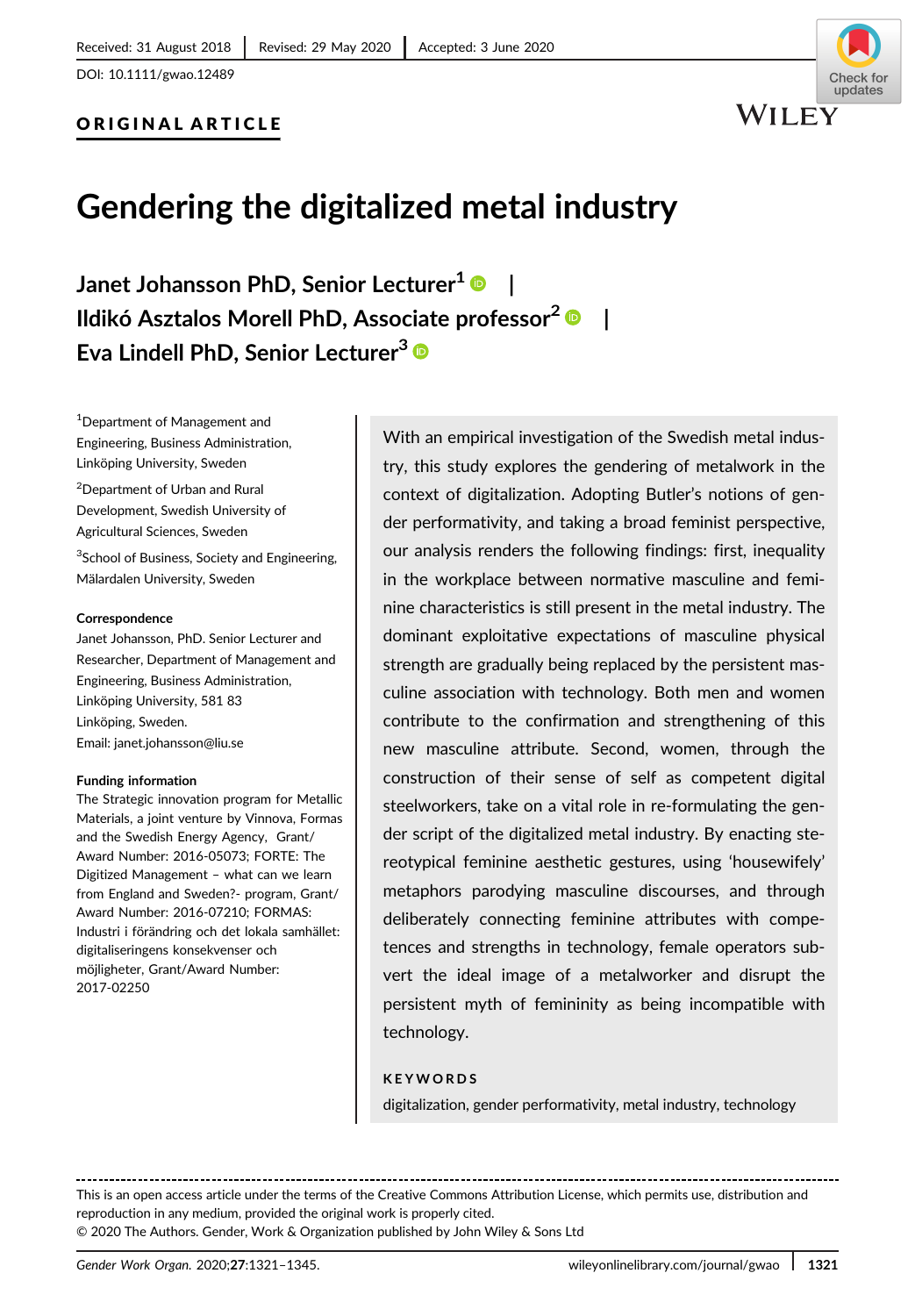# **1** | **INTRODUCTION**

Digitalization is bringing about revolutionary changes in the steel industry in many regards. As the industry has traditionally been a domain of men, the question of whether digitalization has led to changes in gender coding has gained new currency. While acknowledging that technology has enabled women to participate in previously maledominated work (Balsamo, 1996), we view gendering of work as relying on interactions between actors, technology, and the cultural conventions of gender and work in daily practices (Balkmar & Lykke, 2015).

We place our study in the category of feminist theorizing, which problematizes the technology and gender nexus as a 'seamless web', emphasizing 'multiple, decentered agencies with no singular lines of causation' (Faulkner, 2001, p. 83), without losing sight of power as a dominant discursive framework of gender scripts. Inspired by Butler's (2007) notion of gender performativity, by focusing on doing and undoing gender in mundane work practices such as the use of language, metaphors and individuals' embodied performances in the highly masculinized metal workplace, we try to understand how gender scripts in metalwork are produced, reproduced or modified in the context of digitalization, with the increasing participation of women in this field. In addition, we aim to highlight individual agency. In particular, we focus on recognizing the advantages and strengths of women as well as the attributes and performances associated with femininity (Billing & Alvesson, 2000; Holmes & Schnurr, 2006; Tronto, 1993) as forces in changing the gender norms in male-dominated, technology-dense workplaces. Theoretically, this effort may also contribute to clarifying women's positions and add to the understanding of the role of femininity in technology, gender and work studies.

There are several milestones that mark revolutionary progress in terms of technology. The use of steam and the use of electricity enabled great leaps in industrial production, and they are regarded as being key to the first and the second industrial revolutions. Industry 3.0, that is, automation, the third industrial revolution, took place near the end of the 20<sup>th</sup> century and is characterized by the use of computers to drive the manufacturing processes. We are arguably now in the fourth industrial revolution, which enables flexible control of production through Cyber-Physical Systems, which are networked in real time and by which products are uniquely identifiable at all times (Kagermann, Wahlster, & Helbig, 2014).

In Sweden, the metal industry has followed the global trend by taking a step towards the 'digital leap' (Kagermann et al., 2014; Markus & Loebbecke, 2013). In contrast to automation, digitalization of factories not only alters the way in which people work, but also vertically connects the operational ends to operational processes within factories while horizontally linking value networks that stretch across the world, incorporating everything from ordering to delivery. As a result, changes that accompany digitalization in traditional metal workplaces are multifaceted and include modifications in work environments, requirements for new competences and skills, and demands for new ways of organizing work and people (Asztalos Morell, 2017; Johansson, 2017; Lindell, 2017).

Furthermore, in studies of technology and gender, the liberating perspective holds the view that the rapid development and spread of digitalization have made a great impact on gender equality. Results from a report on G20 economies (Sorgner, Bode, & Krieger-Boden, 2017) and a report from the Swedish steel industry have both shown that the number of women working in industrial workplaces has increased in recent years (Jernkontoret, 2018). This has led to a general belief that digitalization empowers women entering the labour market and will continue to strengthen the position of women in the future (Sorgner et al., 2017).

Nonetheless, we argue that the impact of digitalization alone towards gender equality does not entirely explain the changes taking place in male-dominated industries. According to Kimmel (1990), masculinity is subject to eternal doubt. It needs constant validation, and its pursuit is relentless (Kimmel, 1990). Historically, masculine notions have varied and evolved in male-dominated industries as a response to alterations in the demands of new competencies and skills induced by technological, economic and social changes (Kimmel, 1994). A recent example shows that, although machines were broadly used for mitigating the physical demands of work as early as the late 19<sup>th</sup> century, hegemonic masculinity represented by physical strength, toughness and aggressiveness remained dominant in labour discourses, sustaining working-class manliness (Baron, 2006).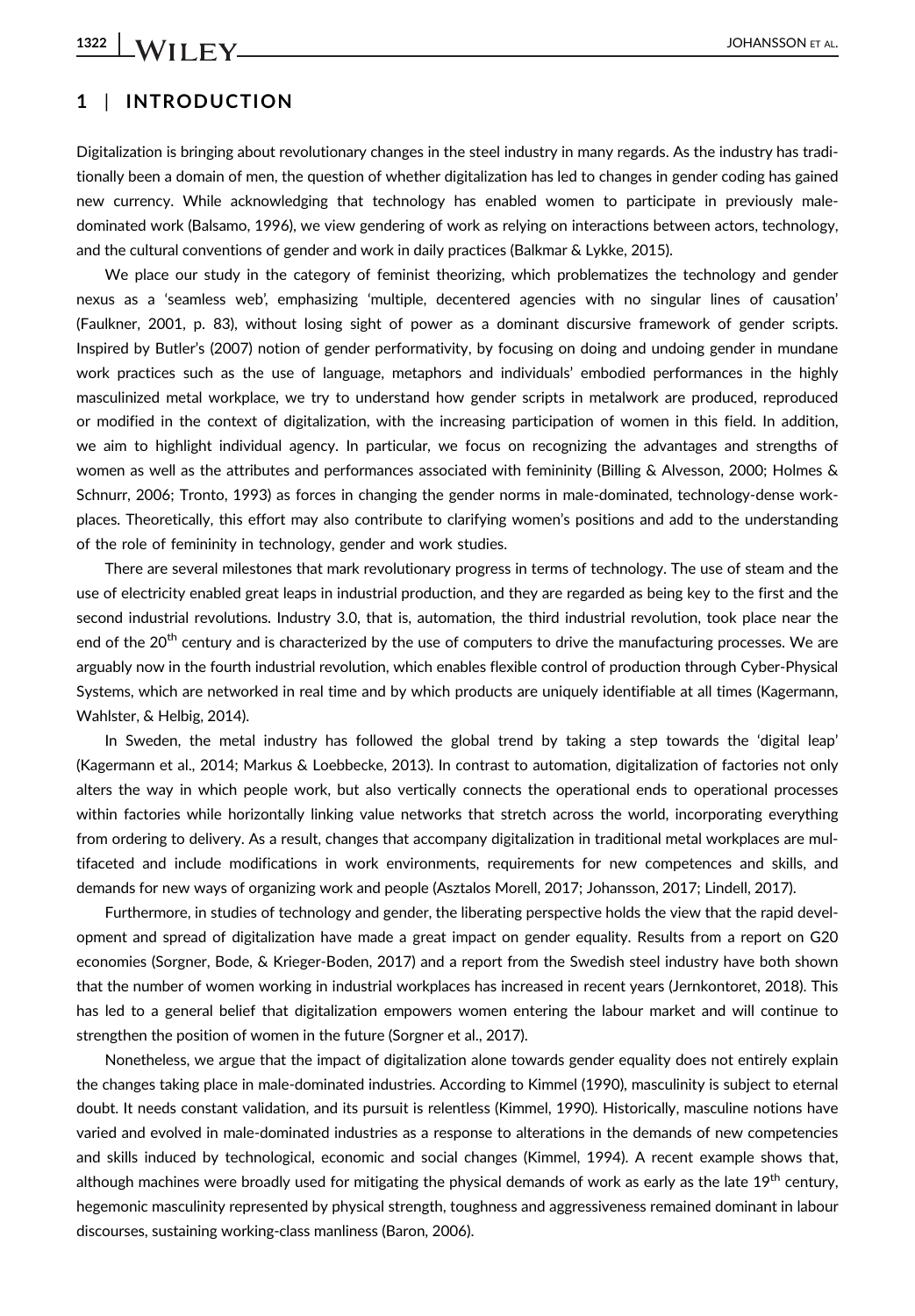Complex changes have arisen in today's metal industry in Sweden along with digitalization. Digitalized tasks demand skilled labour with knowledge of computers, data, algorithms and processes — competencies that are strongly associated with masculinity (Lie, 1995; Wang & Degol, 2017). In the meantime, notions of the ideal worker have shifted from one who is a 'master' of specific tools to one with the ability to supervise an integrated unit and to be part of the flow, which requires the kind of attention and care that is stereotypically associated with women (e.g., Arcy, 2016; Jarrett, 2013). These changes thus raise new questions concerning the gendered notions of metalwork, which require comprehensive problematizing.

We find that several gaps remain in the existing literature in the field of gender research in heavy industries. First, there has been little research exploring the (re)gendering of masculinized work in the metal industry in the context of digitalization. Second, existing studies on gender in metalwork mainly focus on structural changes emphasizing the tenacity of the masculine connotation of the metal industry. Yet, these studies fall short in exploring individual agency as a source of change. Third, although there has been an increasing influx of women participating in digitalized metal workplaces, the position of women in the gendering of metalwork in the context of digitalization remains ambivalent. Little has been done to highlight the strengths and advantages associated with women in this field. In order to further explore the gendering of the metal industry with a timely focus on technology development, we seek to profoundly unpack these issues by grounding our discussion in the current debate on the nexus of gender, technology and work.

For this study, we have incorporated Butler's (2007, 2004) notion of gender performativity to understand how people doing and undoing gender at work casts light upon both the opportunities and challenges in the pursuit of gender equality. The performativity of gender may be seen as a certain kind of enactment and a negotiation with dominant norms and power in a particular context, and undoing or redoing the gender norm opens up the possibility of a remaking of gendered reality (e.g., Butler, 2009, p. i). Further, we have analysed empirical materials gathered from the Swedish metal industry to understand how symbols of new gender orders may emerge and how the myth of the incompatibility of technology, metalwork and women may be destabilized in the digital era. Acknowledging that the digitalization of the metal industry is an ongoing process, in this study, we focus on examining the gendering processes in the context of shop-floor units where work and the organization of work have been digitalized to a certain extent.

Moreover, as Faulkner (2001, p. 79) so eloquently put it, the relation of women to technology is inherently ambivalent, balancing 'between uncritical endorsement and outright rejection'. It is therefore crucial that we understand how people, especially women, construct and contest definitions of gendered identity while 'learning to work, in working, in struggles between workers' (Baron, 1991, p. 37). We see this as a quest of understanding femininity more profoundly in male-dominated, technology-dense workplaces, and thus we incorporate a broader perspective of feminist notions regarding the concept of femininity. In doing so, we aim to explore the strengths and advantages of women and characteristics associated with femininity as a source of agency of change (e.g., Holmes & Schnurr, 2006; McRobbie, 2009; Tronto, 1993). We focus on what women do — be it falling into the normative frame of femininity, or less so - as ways in which women actively express their identities as competent digital steelworkers to seek a possible agency of change (e.g., Holmes & Schnurr, 2006; McRobbie, 2009).

# **2** | **LITERATURE REVIEW AND THEORETICAL FRAME**

## **2.1** | **Masculinity and femininity at work**

Masculinity and femininity are categories defined within culture, not by biological necessity (Butler, 2007). At the same time, the meaning attached to categories of masculinity and femininity is an ever-present influence on our judgement and evaluations of the intelligibility and appropriateness of the behaviours of ourselves and others (Butler, 2007). Hence, the performativity of gender, according to Butler (2007), resides in the invisible forces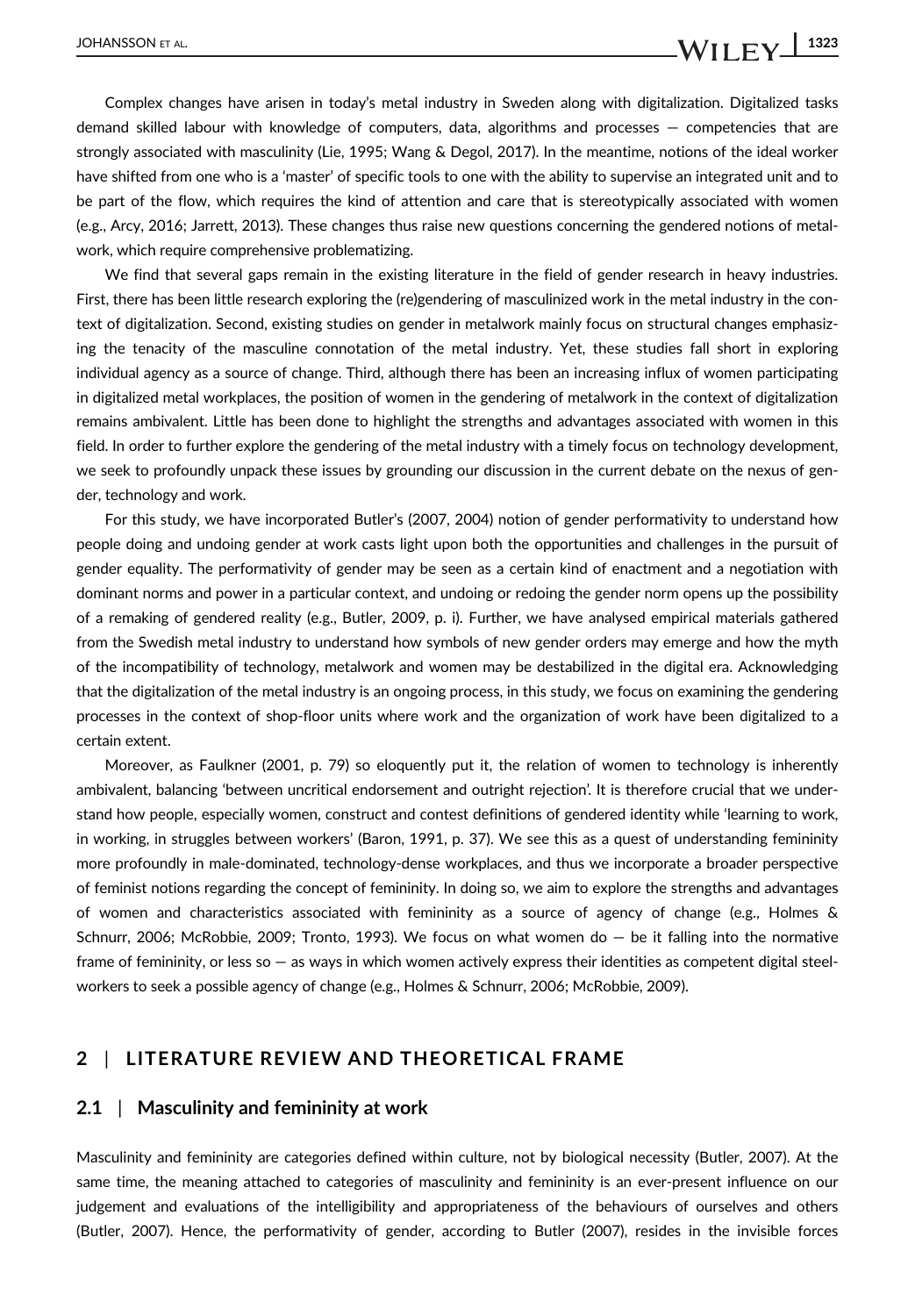whereby people use societal gender stereotypes to conduct norms in a particular context in which women and men are expected to conform.

Workplaces are important sites where societal gender orders are produced, reproduced or modified (Connell, 1987). Although the binary classification of performances involves the simplification and dichotomization of qualities and characters associated with men and women, these distinguishing features capture components that typically refer to 'masculine' and 'feminine' workplaces. As Gherardi (1994, p. 592) once stated, gender in the workplace is 'one of the most powerful symbols' and attributes signifying power distribution between sexes in professional settings. Thus, this 'simplification' of gender categories may facilitate the understanding of the types of symbols that are central to work performances, that is, the ways in which they are enacted and constantly influence our views of the nature and quality of performances (Gherardi, 1994).

Masculine values have persistently dominated labour discourses (Baron, 2006). Kimmel (1994) traced various historical challenges to masculinity and concluded that men confront challenges to their manhood through constant validation. When social, technological, economic and political forces have altered men's and women's social roles and have challenged the structure of patriarchy (Freeman, 1993), men have responded by actively demonstrating or 'renewing' masculinity to secure their positions.

As the rise of new technologies in the late  $19<sup>th</sup>$  century altered the criteria for determining worker competence, male industry workers made attempts to 're-masculinize' work and identities by emphasizing the hegemonic masculinity characterized by toughness, physical strength, aggressiveness and risk-taking (Baron, 2006). The masculine values that have influenced criteria for jobs in male-dominated industries have therefore been sustained. This can be seen as the collective efforts of men, organized through trade unions, responding to mechanization, timemanagement and other management practices that have largely challenged working-class manliness (Baron, 2006). Thus, this historical view of masculinity in labour discourse also explains the tenacity of masculine exploitative expectations, such as physical strength and masculine embodiment, in male-dominated workplaces.

Unlike masculinity, femininity has not been positioned as a desirable construct in many industrial workplaces or male-dominated professional occupations. Stereotypical feminine characteristics have been described as being caring, gentle, kind and passive (Huddy & Terkildsen, 1993), as well as being inclined to emphasize beauty and appearance (Rhode, 2016). Organizational studies have revealed the paradoxical condition of femininity at work (Billing & Alvesson, 2000; Kelan, 2007; Kerfoot & Knights, 1998). In workplaces, women who aim to advance their careers in occupations dominated by male and masculine values are often said to intentionally engage in 'femininity management', that is, mimic their male peers and adapt more masculine result-oriented, competitive and aggressive behaviours (Billing & Alvesson, 2000; Kerfoot & Knights, 1998). Consequently, women face contradictory pressure to be 'one of the lads' while maintaining normative feminine attributes out of fear of being judged (Faulkner, 2009b, p. 169; see also Billing & Alvesson, 2000). On the contrary, it seems that it is less problematic when men enact femininity at work (Holmes & Schnurr, 2006; Kelan, 2007; McDonald, 2013). In a study of both male and female nursing students, McDonald (2013) found that in female-dominated work contexts, men are able to employ work-related feminine characteristics to pursue professionality without challenging their male identity.

Moreover, when normative masculine embodiment, such as large muscles and physical strength, are incorporated in labour discourses as not only a positive attribute of work but also an important criterion for work in industrial workplaces, feminine bodies have long been 'trouble' and are subject to 'gender management' (Trethewey, 1999). Women entering male-dominated professions are typically advised to adopt a presentational style that mimics their male counterparts (Trethewey, 1999). Doing gender in workplaces dominated by masculine values thus often requires women to control their femininity to comply with both gendered behavioural and embodiment scripts.

These findings show that there is an unequal level of tenacity in gender scripts between workplaces inscribed mainly with masculinity and those with femininity. Feminist organizational scholars have therefore committed to the struggle against patriarchy and sexism in workplaces by focusing on revealing and confronting the inferior positions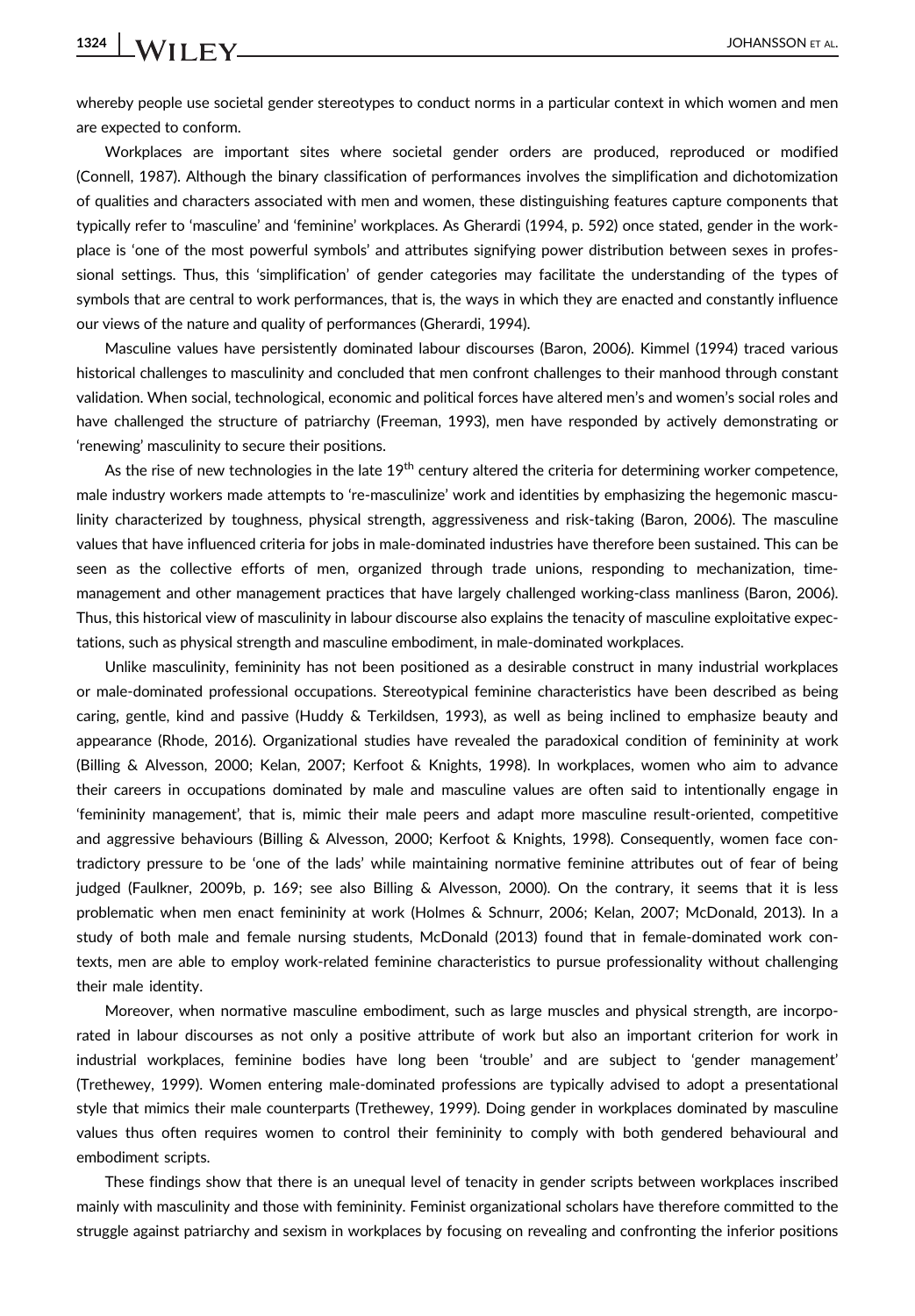of women. Pioneers of feminist critique of work segregation thus tend to associate normative feminine characteristics with lack of power, as they appear to be subordinate to patriarchal control while seeking approval from men (Lakoff, 2004).

In the last few decades, the feminist agenda has grown increasingly fragmented. It has shifted from radically rejecting stereotypical feminine norms and encouraging constant critical self-reflexivity that militantly subverts the enduring world's judgement of women (Probyn, 1993 ) to contemporary approaches that have begun to focus attention on agencies of women's personal choices (McRobbie, 2009; Rhode, 2016). Tronto (1993), in her theorizing on ethics, contended that scholars need to highlight a care ethic that includes the values traditionally associated with women. McRobbie (1993, p. 409) argued that 'the old binary opposition which put femininity at one end of the political spectrum and feminism at the other is no longer an accurate way of conceptualizing young female experience'.

The emerging stream of feminist thought considers 'all women do' — including pursuits of feminine features such as beauty, sexual desirability and use of make-up, as well as 'housewifeliness' — to be possible sources of pleasure and potential individualized agencies of change (Holmes & Schnurr, 2006; McRobbie, 2009, p. 13; Rhode, 2016). It has been argued that women, especially professional women, should not see the enactment of normative femininity as demureness, lack of power or a cause of embarrassment, but as a positive attribute in workplace discourse (Holmes & Schnurr, 2006). These notions have opened up a broader perspective in understanding the gendering process of work and women's role in this process. That is, a feminist approach to change may not always play out in a unified form, but opportunities of change may also reside in individualized gender performances of women, whether normatively feminine or less so (McRobbie, 1993, 2009; Trethewey, 1999).

Indeed, labour discourses have been infused with 'gender anxiety' (Baron, 2006, p. 145). Whereas masculine notions aim to sustain domination and power, women strive to establish a legitimate identity at work. This historical view entails the relevance of our study, which explores whether the implementation of digital technology in metal workplaces might be generating new forms of masculine power that continue to marginalize women and femininity. Or will it lead to women's emancipation?

# **2.2** | **The technology, gender and work nexus**

To explore gendering of the metal industry in the context of digitalization, it is necessary to understand the persistent association between technology and masculinity and the gender implications of such in the workplace.

Technology plays a paradoxical role in constructing gender norms at work. The technology determinist view contends that technology creates opportunities for labour. Following this reasoning, digital technology has been regarded as an emancipatory force that helps women gain access to and participate in previously maledominated industries (Sorgner et al., 2017). However, we challenge this determinist view and consider the gendering of work as a more complex phenomenon. Historically, men have validated masculine superiority over women through a monopolization of the use and knowledge of technology (Cockburn, 1983a; Lie, 1995). Previous research shows that men have maintained a dominant status in the printing industry through controlling the use of technology in processes related to mechanization (Wikander, Kessler-Harris, & Lewis, 1995). Moreover, in times of dire labour shortages, women were recruited to male-dominated industries, but were placed in technologically low-rated jobs (Rylander, 2002) and were dismissed once the labour shortage eased. These industries remained masculine workplaces.

Wajcman (2010) goes further by arguing that the problem was not only men's monopoly of technology and work, but also the way gender was embedded in them. Indeed, the long-time association between technological skills and power and white, middle-class men has left the perception of femininity incompatible with technological pursuits (Oldenziel, 1999). Research following along the lines of socialist feminist notions therefore considers technology to be something captured by the social relations of patriarchy and capital (Bradley, 1989). In line with this logic, Arnold and Faulkner (1985) see the women and technology nexus as being determined by patriarchal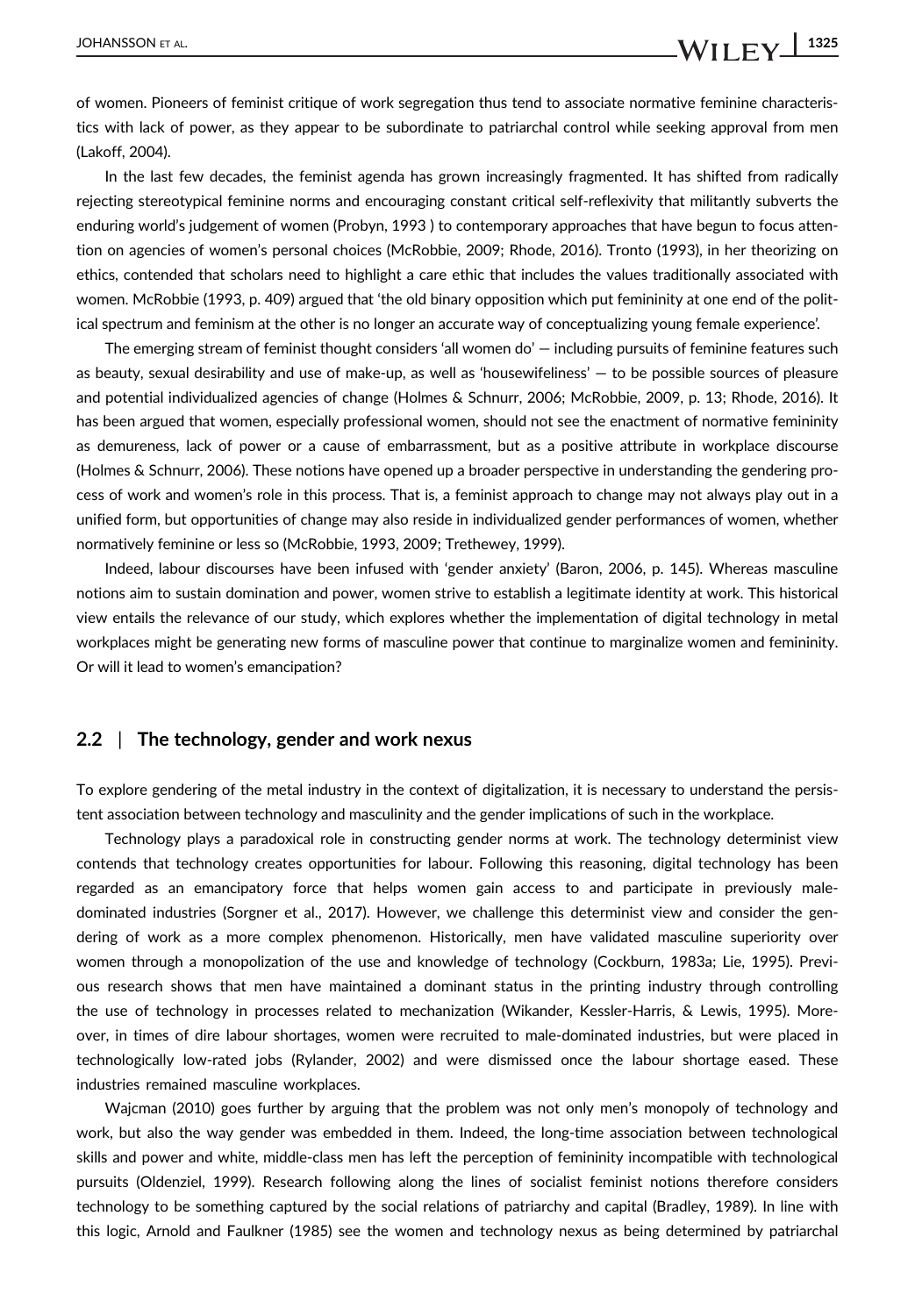dominance. Other influential studies in this stream have also revealed that male trade unions actively sought to exclude women from advancing professions (Cockburn, 1983a) or nightwork (Wikander et al., 1995) throughout the industrialized world. Seeing the modernistic technological quest as 'being hopelessly bound up with a masculine world view that is detached from nature and from people' (Faulkner, 2001, p. 80), the structural perspective renders a great deal of insight into how technology is deeply implicated in masculine domination over women in the workplace but leaves little room for individuals to pursue change.

Hence, both the technology determinist view and the structural perspective tend to simplify the role of technology in influencing gender norms in workplaces by either self-evidently taking technology as a liberating instrument or viewing it as being hopelessly hijacked by patriarchal notions. These approaches fall short in highlighting individuals and their actions as the agency of change in the gendering process. This oversight thus continues to conceptualize individuals, particularly women, as docile in workplaces. We argue, along with other scholars (e.g., Harding, 1986; Lie, 1995), that possibility for change comes not only from structural alterations but also from symbols, identities and behaviours in the daily efforts of individuals at work. We therefore seek a comprehensive understanding of the gendering process and turn to a third scholarly perspective that allows for a complex problematization of the gender, technology and work nexus that focuses on the mundane practices of individuals at work (e.g., Cockburn, 1983a, 1985; Harding, 1986; Lie, 1995).

A constructivist perspective highlights the importance of seeing the construction and de-construction of gender characteristics of work as deeply rooted in the gendering (and un/re-gendering) process on an individual dimension (Billing & Alvesson, 2000; Harding, 1986; Kelan, 2010; Lie, 1995; McDonald, 2013). This perspective allows for a scholarly study examining how symbols of masculinity (and femininity, if any) become integrated into processes and activities, language and images within ordinary patterns of use in a workplace where a relatively new type of technology is being implemented (Lie, 1995; Rosaldo, 1980).

Faulkner's (2009b) work on women in engineering highlights the importance of identity construction for the gendering of work. With this focus, Faulkner (2009b, p. 177) finds that women entering engineering professions face a double paradox: in order to qualify as engineers, women need to play down their femininity and 'distance themselves from feminist analyses of their situation'. The same study finds a higher level of gender diversity and complexity than the oversimplified conclusions of such situations being 'disqualifying of femininity' as have been suggested in earlier research. Similarly, Kelan's (2007) analysis highlights complexities concerning binary gender identities and changes in the context of work. Her study illustrates how the binary of rationality (masculinity) versus emotionality (femininity) is challenged in new information and communications technology (ICT) workplaces, where ICT workers are expected to possess good communication skills and emotional intelligence, traits normally considered to be feminine.

While some works emphasize the intricate ways in which symbols and identities add to complications in the gender and technology nexus, other studies have focused on how changes in organizational relations are co-constitutive in the production and reproduction of gender symbols in the workplace (Gherardi, 1994). Ely and Meyerson (2010) found that, in male-dominated workplaces, changes in managerial culture — from one that accepts risk behaviours to one that emphasizes safety, collectivism and learning — allowed for diversified gender performances. On a similar note, Faulkner (2009b) argues that organizational cultures that render new dynamics in the technology, gender and work nexus, in turn, may lead to diversified gender performances.

In short, by analysing doing and undoing gender, scholars have explored the mechanism of how the equation of masculinity and technology sustains the male dominance of some work, despite the elimination of the social prohibition of women's participation in these workplaces, and how the basis for destabilizing this equation emerges in everyday individual practices (Balsamo, 1998; Burfoot, 1997; Caputi, 1988; Faulkner, 2001). These studies serve as a source of inspiration in our attempt to explore how the gendering process in the male-dominated metal industry  $$ with the implementation of digital technology and women's increasing participation — may underpin a (new) symbolic order of gender that 'permits differentiation and fashions a deep-lying attraction and repulsion between the sexes' (e.g., Gherardi, 1994, p. 593).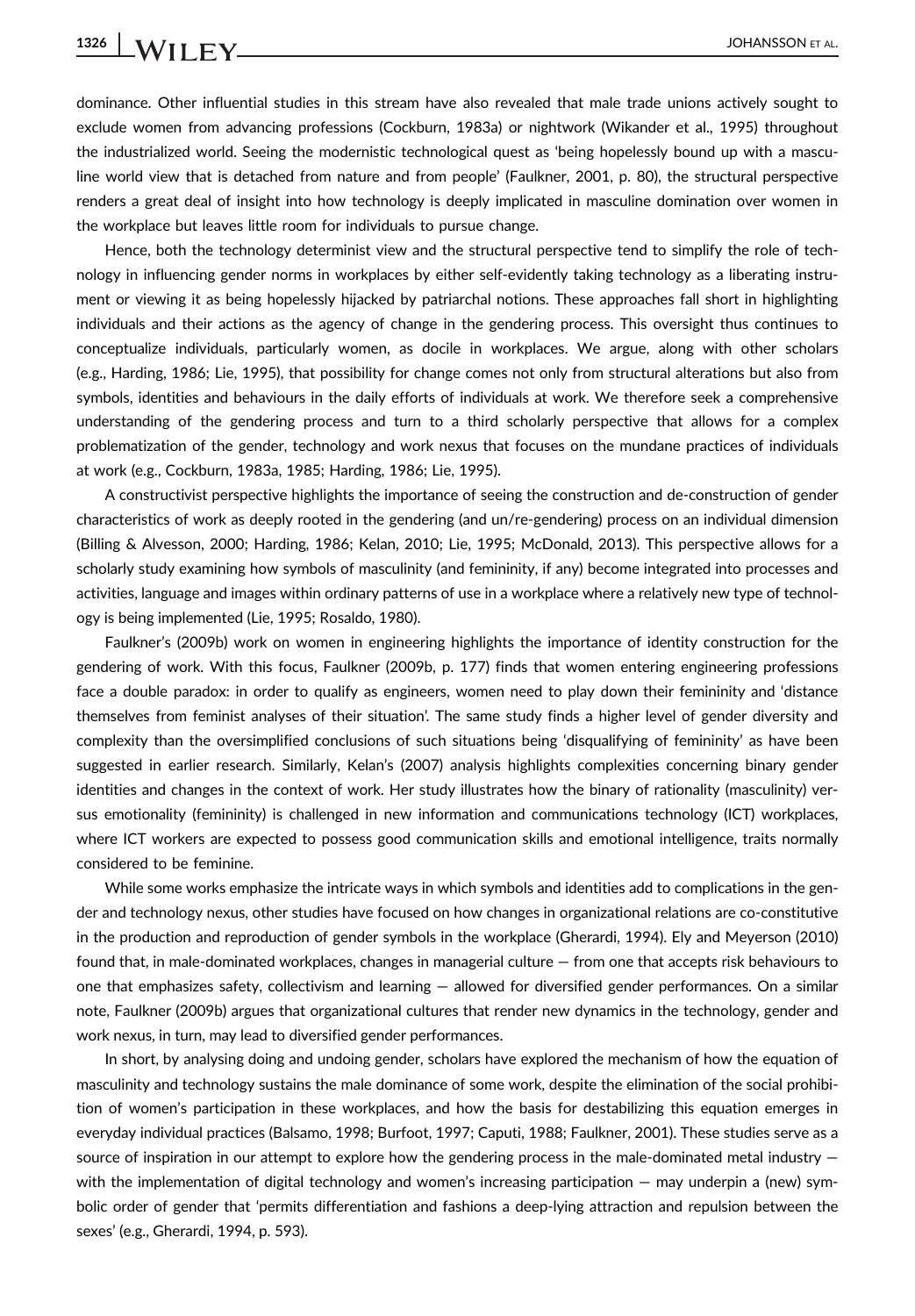In addition, organizational scholars emphasize that the research of gender norms in the workplace ought to focus more on the recognition of the advantages and strengths of women and attributes of femininity as well as the values traditionally associated with women (Billing & Alvesson, 2000; Holmes & Schnurr, 2006; Tronto, 1993). Instead of seeing women solely as victims of men's desire to control (Berg, 1997; Cockburn, 1985) and judging femininity as subordinating to patriarchy, we embrace a broader perspective of feminist notions to interpret the meaning association of femininity. With this, we seek to pursue further theorizing on the gendering of work in a time of technological advancement in male-dominated workplaces through highlighting how femininity may be enacted as an important attribute that can induce substantial changes (e.g., Holmes & Schnurr, 2006).

### **2.3** | **Seeking the agency of change in gender performances at work**

To fulfil our research pursuits, we incorporate Butler's (2004, 2007) notions on doing and undoing gender, and we explore individuals' agency in the gendering of digitalized metal workplaces through unpacking the notion of performativity. We, however, recognize that there are diverse views of doing and undoing gender in existing research, which have differing predictions on the state of gender performances. The ethnomethodological approach underlying the work of Deutsch (2007) and West and Zimmerman (1987), and an approach with roots in Poststructuralism by Butler (2004), both conceptualize doing and undoing gender (Kelan, 2010; McDonald, 2013).

With an ethnomethodological approach, Deutsch (2007) juxtaposed 'doing gender', referring to a reinforcement of differences between men and women in interaction, with 'undoing gender', referring to a resistance to this 'doing'. In doing so, Deutsch (2007) elucidated an alternative way of (re)creating binaries, that is, a creation of 'sameness' that makes gender less salient. Contrarily, Hirschauer (1994) moved away from the mainstream ethnomethodological view of gender, contending that gender becomes irrelevant and therefore undone when it is not enacted.

Adopting a poststructuralist view like Butler (2004), we challenge the notion that men and women make prevailing gender norms irrelevant by undoing the gendered characteristics stereotypically associated to their sex. Rather, we argue that examining undoing gender renders more nuanced insights into both how masculinity persistently dominates in some domains and how subversions may emerge even as this dynamic is being sustained. Relatedly, Kelan (2010) explored how ICT workers, by 'undoing' gender, created subjectivities that 'enact gender in a way that goes beyond conventional parameters' (p. 190). Hence, a subversion of gender norms is established performatively (e.g., Butler, 2004).

Furthermore, Butler (2004, p. 47) pointed out that undoing gender by contesting symbolic authority is not necessarily 'a return to the "ego" or classical liberal notions of freedom', but rather, it is to insist that 'the norm in its necessary temporality is opened to a displacement and subversion from within'. Hence, Butler's (1993, 2004) focus on the observation and analysing of gendering is not isolated within the individual body, but connects the body with the gender norms that a particular situation renders. Inspired by this, we see gender displacement as potentially agentic, not only in the sense of dissolving gender, but as the subversion of norms producing gender.

Hence, we see that the recognition of the persistent regulative forces of gender scripts is contextual, as was also suggested in Kelan's (2007) analysis of ICT workers. Although men enact normative feminine characters such as emotionality, the discourse of work remains dominated by masculine values. With this, Kelan (2007) emphasized that one cannot fully comprehend the gendering of work without understanding the discursive context in which the notions of 'masculine' or 'feminine' characteristics are being deployed. To use an example from Butler's work (2007, p. 188), the same image of cultural drag may contain a 'double inversion' of gender meanings when appearing in front of a heterosexual audience compared to a transgender audience, because of differing discursive contexts.

Moreover, we argue that gender performativity induces agency of change when people exploit their audience's familiarity with stereotypical feminine or masculine characteristics to generate subversive behaviours. For example, Koller (2004) finds that some women enact feminine stereotypes, and use linguistic features related to these stereotypes, parodying conventional notions of how women should behave in the workplace. Gender performativity thus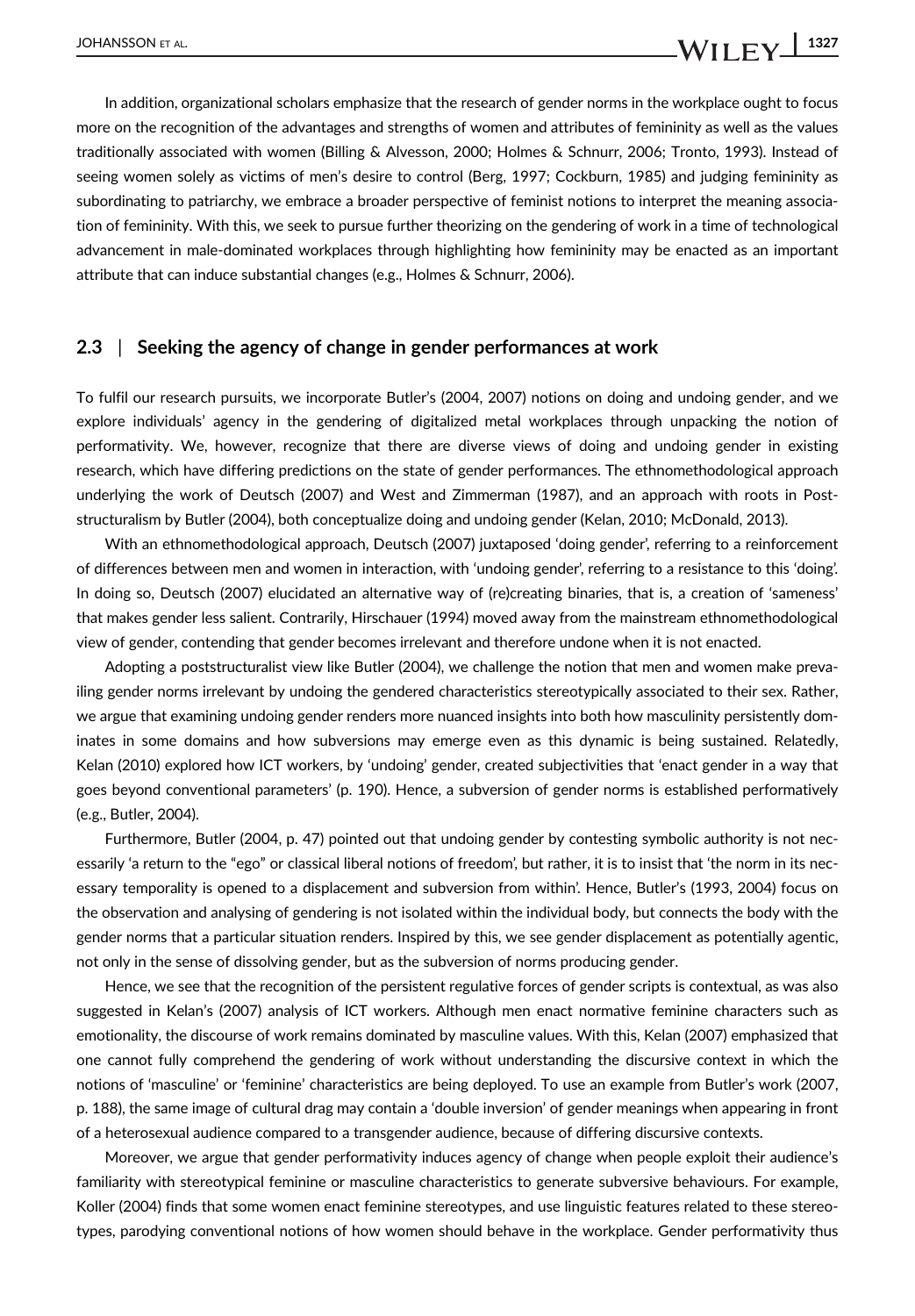maintains double implications in circumstances as these. By doing gender in stereotypical ways, individuals may create a critical reflexivity which disrupts the static gender associations of certain types of professional identity. Hence, the performativity of gender does not only keep people (women) docile, but it also contributes to changing the gender norms in a particular situation. These notions help us explore diverse implications in doing and undoing gender at work. In particular, they broaden our view in understanding femininity enactment.

Previous research has focused on how society and social interaction have assigned meaning to the biological differences between men and women, how gendered discourses assign meanings to the division between the sexes, and how these social constructs remap meaning to masculinity and femininity (Liddington, 2011). With such inquiries in mind, we explore, firstly, what performances 'compel a reconsideration of the place and stability of the masculine and the feminine' and, secondly, what kind of gender performance may 'enact and reveal the performativity of gender itself in a way that destabilizes the naturalized categories of identity and desire' (Butler, 2007, p. 189).

## **2.4** | **The study**

We conducted a qualitative, interpretive study using feminist research on the nexus of technology, gender and work, as well as Butler's writing on gender performativity, as the epistemological and methodological touchstone. The assumption of our investigation is that the implementation of digital technology in a male-dominated workplace is a gendering process that contains implications of the formation of organizational culture, power structures and, most importantly, the state of gender (in)equality.

For Butler (2004, 2007), language use and corporeal gestures, acts and appearance are signifiers of doing or undoing gender in a particular social context. These mundane practices remain implications of performativity that either perpetuate existing gender scripts or subvert them, and thereby even rewrite the dominant gender scripts (Butler, 2004, 2007). Therefore, in our study, we examine gender performances of individuals in daily practice by focusing on verbal expressions and bodily actions.

Since the notions of identity and subjectivity are central to our study, we focus on exploring how individuals seek understanding of their work and develop subjective meanings (Creswell, 2013). Meanwhile, we reflect on the 'situatedness of knowledge' (Haraway, 1988) and take a reflexive, interpretive approach, considering our own positionality in the research process. The position of the 'outsider' can be used reflexively to unravel how we 'actively construct our knowledge' (Finlay, 2002, p. 532). Thus, we made use of our own positions as outsiders: women in a masculine-coded work context and academics in need of humble reflection on what digital technologies mean in the metal industry setting.

Furthermore, interpretive researchers may enact multiple sets of theories to 'translate' observable reality in order to render rich understanding of and bring forth the underlying meanings of this 'reality' (Geertz, 1973). In this study, we used Butler's works to understand ways in which men and women carry out gender performances doing and undoing masculinity and femininity; we applied feminist writings on the gender–technology–work nexus to scrutinize how existing gendered scripts of technology and metalwork influence individuals' perceptions of themselves and others. We also engaged with extant studies on doing and undoing gender at work and a broad perspective on the notion of femininity to explore how observable gender performances may either perpetuate or subvert existing gender scripts in the Swedish metal industry.

## **2.5** | **The empirical setting**

The Swedish steel industry has incorporated the global initiatives of digitalization through using smart sensors, automation and advanced IT systems (Herzog et al., 2017) to connect the supply, production and customer chain (e.g., Johansson, 2017). The steel industry is exploring new ways of organizing labour in the face of the ongoing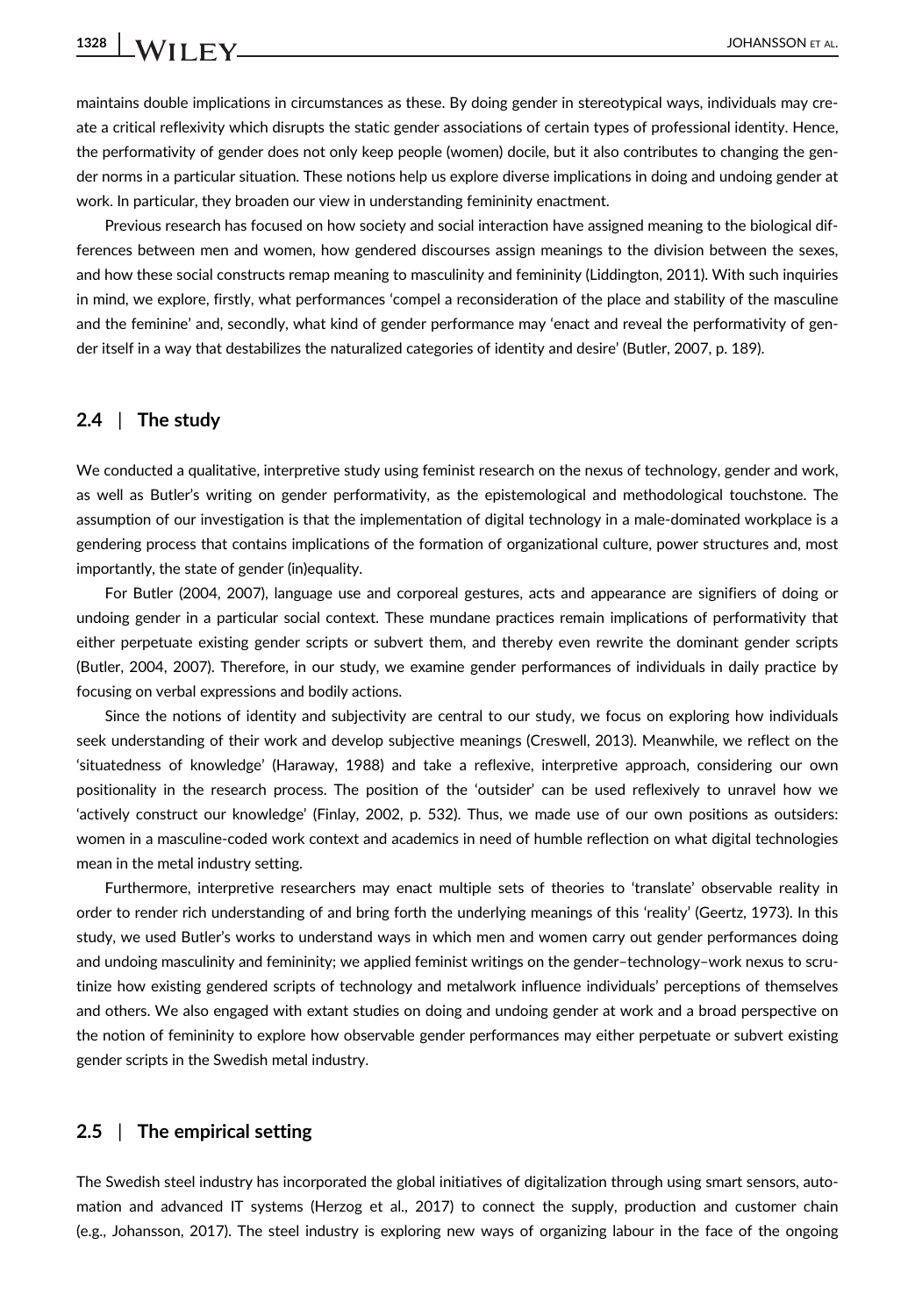digitalization of production and business solutions (Asztalos Morell, 2017; Johansson, 2017; Launberg, 2017; Lindell, 2017).

In 2016, ten researchers began an empirical investigation of Digitalized Work and Organization (DAO) within the Swedish metal industry with the purpose of exploring opportunities and challenges in the metal industry in the context of digitalization. The project concluded at the end of 2017. In total, eight case studies were performed, and nine research reports based on these studies were produced and published.

### **2.6** | **Multi-person research**

We used a multi-person team ethnographic approach in this research. The participating researchers come from different academic disciplines, such as education, sociology and business administration. Prior to fieldwork, the researchers outlined a general interview frame together which they each used to create their own semi-structured interview guideline. The general interview frame contained the following questions:

- What forms of leadership, organization and work are needed to implement and to benefit from digitalization?
- What challenges and opportunities might be presented by a change in process?
- What kinds of competencies and skills are needed?

In multi-person research, researchers are able to cover a greater area in their fieldwork and to collect rich empirical material. To avoid protectionism, the researchers shared their materials during and after the fieldwork, including interview transcripts and field notes, keeping them in joint storage and sharing their initial impressions of the fieldwork (Clerke & Hopwood, 2014; Erickson & Stull, 1998).

We chose empirical materials from four of the cases for this article. Our selection process primarily considered the weight of the gender perspective in the case study. We also considered the breadth of the scale of digitization, as we wanted to present a comprehensive view of the state of technology development in the industry. The lower degree of digitalization here is represented by workplaces that rely on manual labour and automated machines, but that have implemented a digital information system between some operational units; whereas a high degree of digitalization is represented by workplaces that are fully equipped with robotic devices and whose entire production lines are connected by digital systems that are also linked by the supply chain and customer feedback (e.g., Jernkontoret, 2018). The range of production processes, types of products and levels of digitalization among the chosen organizations are shown in Table 1.

Furthermore, the four case studies that are the focus of this article were all conducted by female researchers, namely the three authors of this article and one other researcher. All four researchers paid particular attention to the gender aspect of metalwork in the context of digitalization. The interviews and observations included 79 male and 24 female participants (which reflects the gender structure of the organizations studied), and the ages of the interviewees varied from 24 to 65. The names of the organizations were anonymized and pseudonyms are used for participants. In this article, we focused on presenting and analysing the narrative and observational data from shop-floor operators, team leaders and team managers involved in shop-floor tasks, as well as administrative personnel involved in recruiting operators. We present a more extensive summary of information on the participants in the Appendix.

The three authors of this article are from two different disciplines, sociology and business administration, and held various theoretically imprinted views, from a feminist studies approach to technology to a Butler-influenced gender perspective, upon embarking on our fieldwork. Our theoretical stances influenced our focus in the fieldwork, which largely enriched the range and interpretation of data. To avoid asymmetrical relations of the researchers interpreting 'the other' (e.g., Clifford, 1986), all three authors were involved in the discussion of empirical materials, each incorporating different theoretical readings of gender–technology–work relations in the early phase. These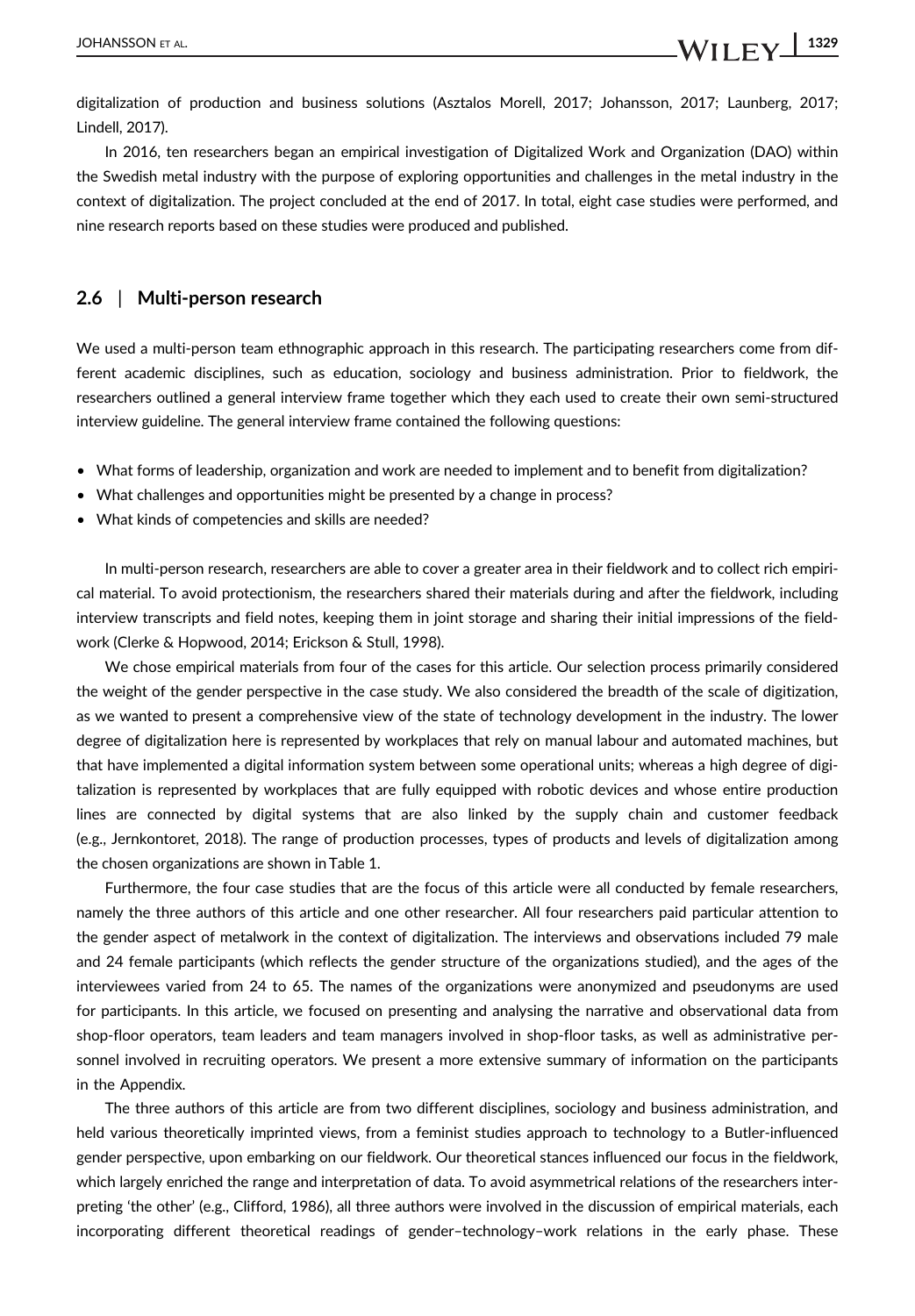#### TABLE 1 Overview of the studied organizations

|                                                                                                                                                                                                                                                                                                                                                                                                                                                                                                                      | <b>Production process</b> | Type of product               | Degree of digitalization |  |  |  |
|----------------------------------------------------------------------------------------------------------------------------------------------------------------------------------------------------------------------------------------------------------------------------------------------------------------------------------------------------------------------------------------------------------------------------------------------------------------------------------------------------------------------|---------------------------|-------------------------------|--------------------------|--|--|--|
| Organization A                                                                                                                                                                                                                                                                                                                                                                                                                                                                                                       | Flow                      | Raw material                  | Very low                 |  |  |  |
| Short production lines. In the factory some machines are several decades old but still in use. Work by operators is<br>mainly tied to a single machine. Automated machines or manual labour. Information between operators and between<br>operators and management mainly face to face or on paper                                                                                                                                                                                                                   |                           |                               |                          |  |  |  |
| Organization B                                                                                                                                                                                                                                                                                                                                                                                                                                                                                                       | Flow                      | Raw material                  | Both low and high        |  |  |  |
| Standardized products for heavy industry. Most production is done by automated machines, and parts of the<br>production require manual labour. Robots have been introduced in one section of the factory. Work by operators is<br>either tied to manoeuvring a single machine or, in the last section of production, supervising the robot.<br>Communication between operators and operators and management through digital information system between<br>operational units.                                         |                           |                               |                          |  |  |  |
| Organization C                                                                                                                                                                                                                                                                                                                                                                                                                                                                                                       | Flow and batch            | Raw material customer adapted | Both low and high        |  |  |  |
| Customer-adapted products. Automation of various forms began in the early 2000s, at the same time as IT systems for<br>production control were introduced. For this study, two separate units with varying degrees of automation and use<br>of digital technology were included                                                                                                                                                                                                                                      |                           |                               |                          |  |  |  |
| Organization D                                                                                                                                                                                                                                                                                                                                                                                                                                                                                                       | Single products           | Manufacturing                 | Fairly high              |  |  |  |
| Products have very high demands on tight tolerances and fine surfaces. The factory makes continuous efforts to<br>advance the level of automation of machinery through upgrading CNC-controlled machinery and digitalizing the work<br>process by implementing a new version of the management system, using a wide range of new technologies. The<br>factory is fully equipped with robotic devices and the entire production line is connected by digital systems, linked to<br>supply chain and customer feedback |                           |                               |                          |  |  |  |

discussions helped us gain a profound understanding of ways that are often taken for granted where 'people manage to do things together in observable and repeated ways' (Van Maanen, 1979, p. 539).

# **3** | **RESEARCH METHODS**

Our methods consisted of interviews and observations. The interviews were recorded and transcribed. Adopting an outsider's perspective, we took extensive field notes (Pike, 1967). During interviews, individuals made sense of their gendered performances in dialogues with their interviewer, which resembled gendering processes in ordinary social interactions. By speaking of past experiences, the interviewees were able to recollect memories, which we, along with Gherardi and Poggio (2007), consider to be producing stories of their identities. For example, we asked female operators to describe their first experiences in the metal industry. We encouraged them to reflect on the obstacles they faced, including physical and mental challenges that were specifically related to the binary perceptions of technology users. Additionally, the third author was particularly curious about the language use of women as they described digital and automated devices, particularly observing their use of metaphors based on household chores traditionally associated with women.

Observation is another important activity in ethnographic research. Observations were particularly useful for our study, which used Butler's writings as its methodological touchstone. We acted as passive observers, paying attention to how individuals interacted with each other and with digital devices and machines. For Butler, the 'body' and its movements and actions signify inscriptions from a cultural, contextual source that is '"external" to that body' (Butler, 2007, p. 175). Hence, operators' corporeal actions render important information about external gender scripts, and demonstrate ways in which individuals perform gendered identity in particular contexts. Along these lines, we captured the bodily actions of operators at work, including gestures, postures, facial expressions and appearances. For example, the second author observed a scene in which tattooed, muscular male bodies were placed in front of monitoring screens, resembling women working in administrative tasks. The first author focused on how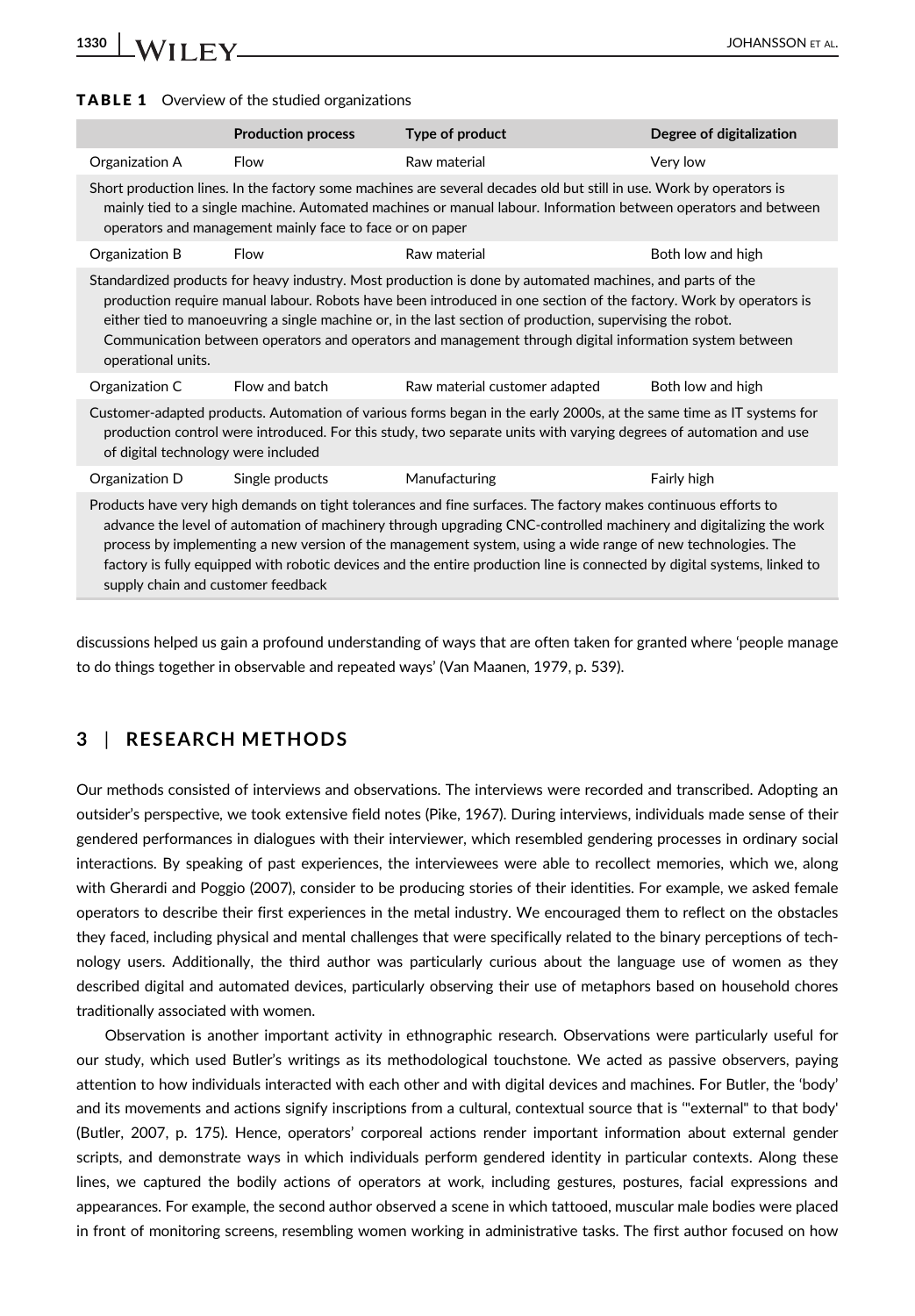women working in a unit dominated by men used gestures, postures or tone in their voices to either signify femininity or to avoid being perceived as 'girly girls'. We were all interested in unravelling how operators perform masculinity and femininity in workplaces where digitalization has changed earlier masculine inscriptions of labour (McDowell & Court, 1994).

# **3.1** | **Coding and analysis of materials**

Coding and analysis of materials took an iterative route. First, as mentioned in the previous section, we selected materials that contain reflections on gender identity and the use of gendered symbols. After this, we entered a literature review phase in order to find theoretical anchors for these materials. This led to the second phase of coding these materials, where we identified transcripts associated with gendered notions of work and technology. With this, we tried to outline a dominant 'gender script'. Based on this, we then tried to understand how men and women positioned themselves in the context of digitalized work processes. For example, we illustrated the ways in which the women described their first experiences entering the metal industry; we demonstrated how they problematized their own existences in metalwork. We also classified ways in which male operators expressed their views of work and their female peers, as a way to understand how the dominant script steers individuals' views of themselves, others and their work.

In the next phase, in line with Butler (2004, 2007), we classified our materials into two major categories performances of 'conforming' and performances of 'subverting' — to the existing gender scripts of metalwork. We aimed to understand how individuals do masculinity by undoing femininity, and how they undo the masculine script by doing femininity differently. The result of this round of coding of material was used as our final analytical frame.

Following this, by drawing on different views on the nexus between gender, technology and work, we engaged in another layer of coding (Harding, 1986; Kelan, 2010; Lie, 1995; McDonald, 2013). That is, we thoroughly discussed what gender performances actually do, or are potentially capable of doing, as performativity in terms of the generation of potential changes or as perpetuations of the existing gender scripts of technology and work.

# **4** | **ANALYSIS**

### **4.1** | **Changing exploitative expectations of masculinity**

In this study, we observed that the conventional masculine virtues of controlling and taming through physical power are losing their dominant position, as there has been a shift towards emphasizing the skills of mastering and controlling complex production lines, which are becoming increasingly digitalized. However, we have found that the conventional gender scripts containing exploitative expectations on physical power and toughness are still frequently reflected upon, woven as they are into the work processes that involve digital technologies. We contend that this pattern risks giving way to the perpetuation of masculine norms in shop-floor work units. Drawing on Butler's (2007) notions, we observed that both men and women take masculine connotations as the 'standardized' gender inscriptions in digitalized workplaces to define whether they are 'fit' or 'unfit' for the required tasks.

As an example, Bengt was an operator working to monitor the welding of hot steel. He described his female coworkers as being unsuited for the work they were assigned to:

*Sure, there are many more women working as operators in our industry … Still, you need to constantly learn new things, and you have to be able to fight a great deal here, and unfortunately many of the ladies that come are too shy to say anything, but you can tell that they don't thrive.*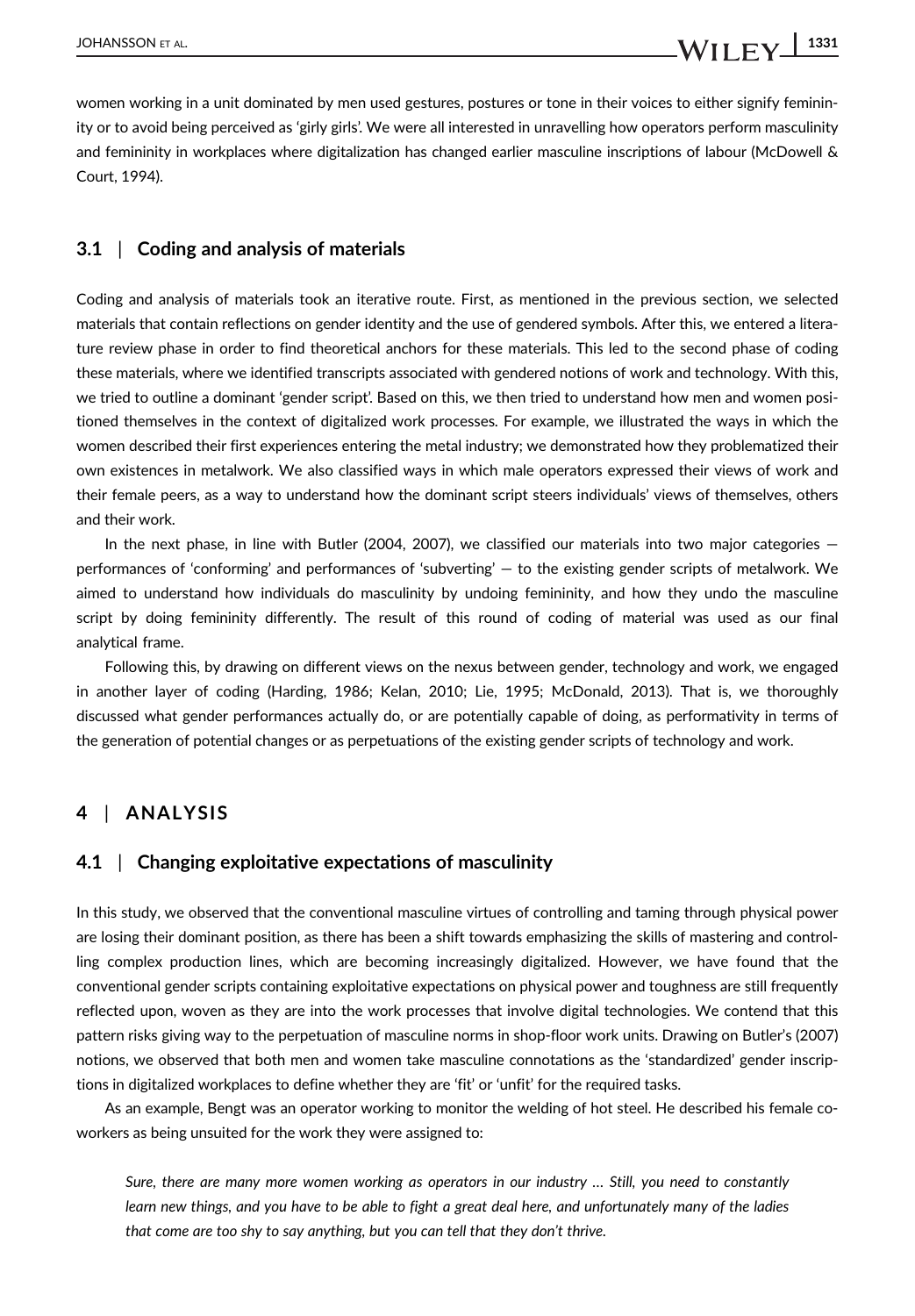Bengt's narrative depicts work in the metal industry using classical masculine imagery by broaching the notion of aggression, as in the use of the word 'fight'. Yet, in Bengt's reflection, we find an example of new boundary maintenance. In a digitalized metal industry, where physical strength is no longer sufficient for excluding women from the mastery of the material, a new masculine discursive element appears that frames women as unfit for the job by implying that they are not good at 'learning new things'.

Indeed, in Bengt's work unit, the control functions of digitalized manufacturing production lines are monitored by teams of men placed in manoeuvre rooms servicing multiple functions. The tasks involve the monitoring of screens and flows of information that resemble duties typically associated with women's office work. Yet, compared with the number of men in the monitoring room, there are fewer women participating in similar tasks. Sally, recognizing herself as one of the few women working on the monitoring tasks, commented with a tone of obvious disappointment:

*In fact, now you see my work is mostly sitting in front of the computer. My job is mainly to monitor the fully automated operation lines and to put data into the computer … but still, few women come to work here …*

In contrast to many female operators in digitalized work units, younger men, particularly those who are familiar with computer skills, express pride and confidence at work, taking digital technology as a new domain that they naturally thrive in, as if the digitalized devices are just another 'toy for the boys' (e.g., Faulkner, 2001, p. 80). Johan was a 30-year-old operator who had just been promoted to a team-leader position in the logistics department, based on his computer skills. He expressed his overt pleasure in performing this new task:

*Now my job is very much like those who work in an office. Instead of carrying and moving heavy parts in and out of storage, I only deal with information in the computer systems. This information is crucial regarding our storage supply, customer orders … You see my generation growing up with computer games have found our place to shine.*

Here, we detect a pattern of the 'renewing' of masculine notions along with technology development (e.g., Kimmel, 1990). Whereas older male operators use their years of experience as the basis for expressions of pride and confidence, the younger generation deliberately refers to skills with computers as an obvious advantage in work.

Nonetheless, when we observe masculine characteristics being asserted frequently in mundane work practices, we discover a new form of masculine embodiment of technology that simultaneously obstructs the traditional imagery of masculinity. The muscular male bodies, which used to be the symbol of power in the metal industry, are no longer exposed to danger or are expected to endure heavy manual labour in most digitalized work units. They are now being placed in front of monitors watching and controlling digitalized technologies. In line with Butler (2007), this new type of corporeal presentation reminds us of cultural 'drag' performances. The 'displacement constitute' suggests a 'double inversion' of the meanings of openness to 'resignification and recontextualization' (Butler, 2007, p. 188). On the one hand, the association between expressively tattooed, muscular male bodies and symbols of the new technology may 'revert the inner/outer distinction' (Butler, 2007, p. 189) and compel radical rethinking of the presuppositions of gender identity in metal workplaces. On the other hand, this new imagery may be understood as the emergence of new symbols of masculinity in digitalized metal workplaces.

This part of the analysis shows that, along the change of exploitative expectations of metalwork tasks, both men and women, by continuously using masculine symbols, assert and sustain the tenacity of masculine associations with technology and metalwork.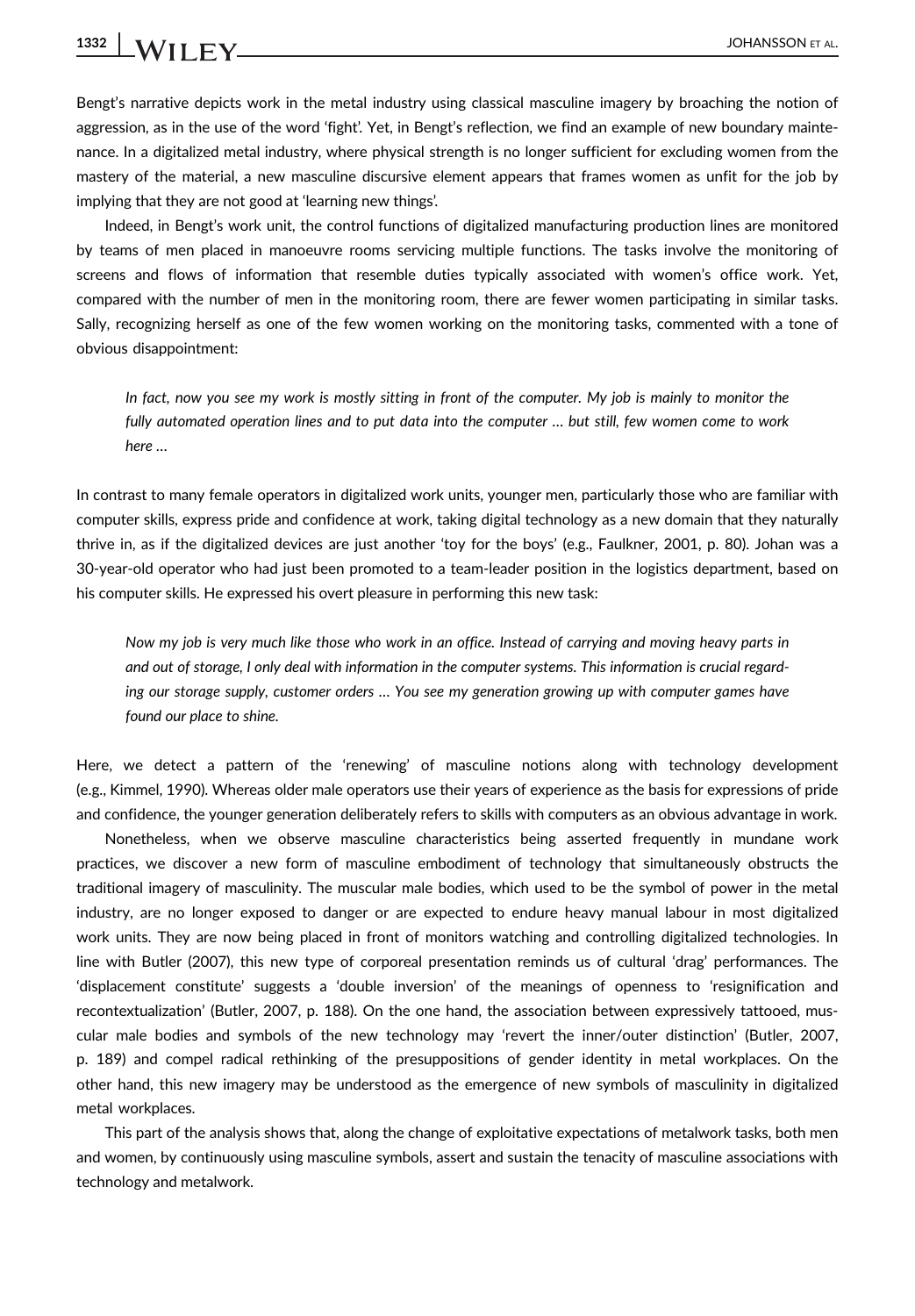## **4.2** | **Conforming to and contesting the masculine embodiment of technology**

In this section, inspired by previous research focusing on the process of doing and undoing gender in the workplace (e.g., Kelan, 2010; McDonald, 2013), we focus on analysing the experience of female operators to explore how their actions contribute to sustaining or changing the gender norms in digitalized metal workplaces. We discover that the performativity of gender both enforces the existing gender order and renders opportunities for change. It shows that female operators enact masculinity and femininity interchangeably as expressions of their identity as competent steelworkers.

The masculine meaning constitution, according to Butler (2007), requires that women 'reflect that masculine power and everywhere reassure that power of the reality of its illusory autonomy' (p. 61). We find that female operators from several organizations are actively undoing femininity to adhere to the masculine 'gender scripts' in the context of digitalization (Cockburn & Ormrod, 1993). This, in Butler's terms, describes how women 'reconfirm' and 'augment' a masculine identity through the recognition of the authority of this identity (e.g., Butler, 2007p. 61).

Over a long period of time, men's bodies formed the externalized, corporeal 'gender scripts' of work tasks in the metal industry. Women were on the receiving end of technologies rather than on the creating end (Arnold & Faulkner, 1985). While digital technology has transformed the virtue of work in many workplaces, the association between masculinity and technology has become deeply permeated in metalwork. Both men and women have come to accept the fact that the design of technologies often assumes the sex of the operator to be male. Clara, who was in her forties and used to work as a truck driver at the steel plant, expressed her early work experience:

*First, I was a truck driver, loading scrap and unloading cars and, yes, I drove around in this giant truck. My knees were so sore because I couldn't reach the floor … since I have short legs.*

What we sense here with Clara's statement is that she takes the masculine expectations of technology as natural logic. She problematizes her feminine physique without questioning the fundamental bias that lies in the design and the development of the technology.

We see such narratives as a way for female operators to adapt to a socially acknowledged connection between technology and the male gender (Harding, 1986; Lie, 1995). They use this symbolic connection to describe tasks, tooling and products. For instance, the machines performing tasks previously performed by men are referred to as 'he' by female operators. The operators described the process in which a board equipped with a laser eye moves metal bars to the oven as '"he" reads it into the system'. Moreover, materials processed through the factory attain an anthropomorphized shape associated with the male gender, too. We find that these linguistic features, enacted daily on the shop floor, strengthen the symbolic connection between digital technology and masculinity.

Furthermore, many female operators consider themselves a 'rare species' at work. Their narratives demonstrate inner struggles, whether the concerns be remaining exploitative expectations of physical power or the general disbelief and disapproval of the presence of women in the male domain. Despite working alongside their male peers, and maintaining the same pace and patterning in various processes, many female operators feel the need to constantly prove themselves as capable steelworkers. They describe, with certain discomfort, the need to conform to a masculine way of behaving. Maria, a female operator working with steel casting, described the metal workplace as emotionally detached and insensitive, characteristics that women need to make an effort to adapt to:

*There are many men working here so you have to manage a certain mentality. It is difficult emotionally but you can't be too sensitive. You have to handle it. Well, men and women are different, that's the way it is.*

Here, we see narratives such as Maria's maintaining 'double implications'. They function both as the recognition of the power related to masculine identity (e.g., Butler, 2007), and as evidence of how female operators acknowledge the issues in the dominant masculine norms. By openly expressing acceptance of such norms, women 'smuggle' in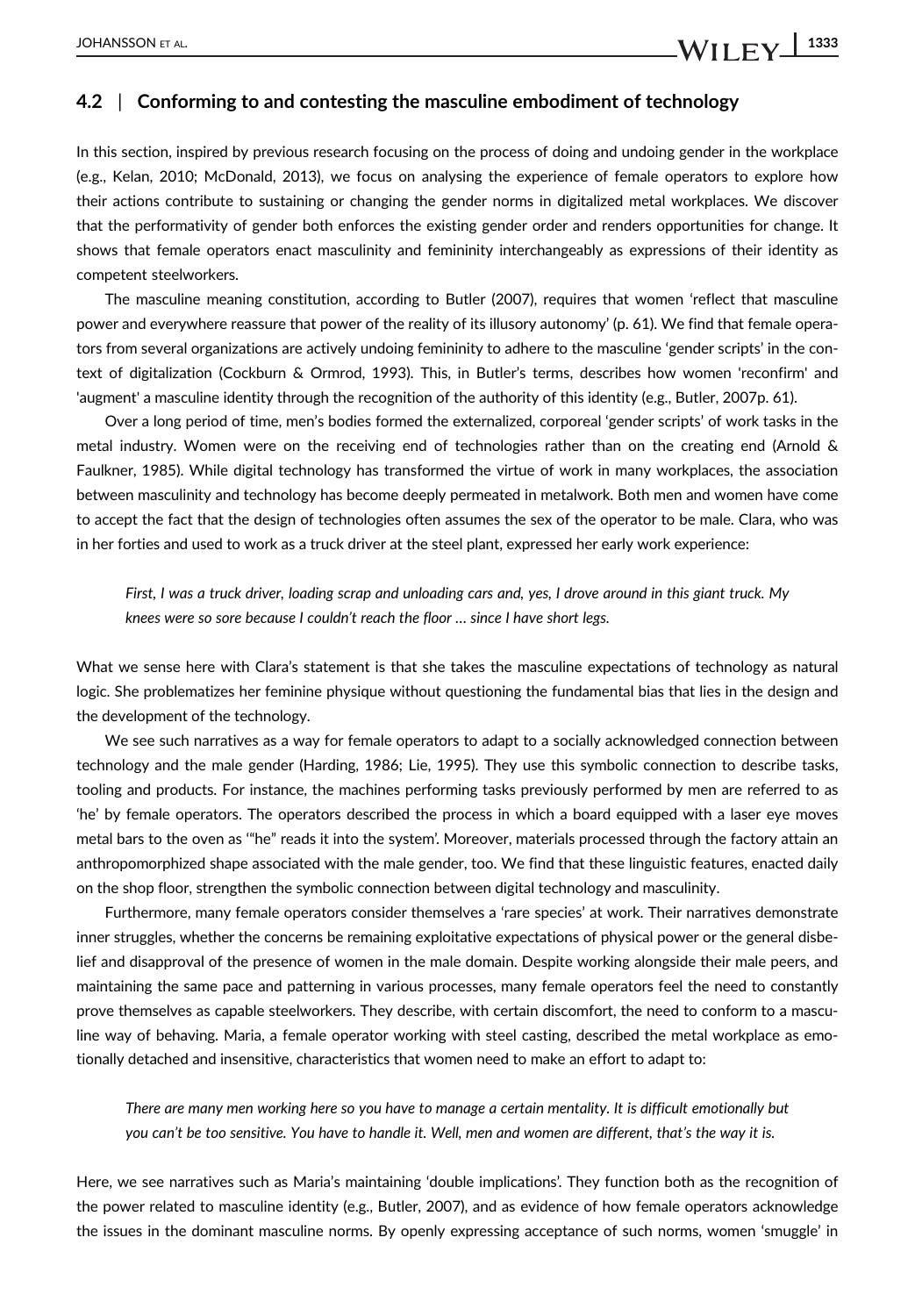characteristics that differ from the existing masculine notions. We find that these narratives create a particular effect ironizing the static masculine image of a steelworker (e.g., Koller, 2004).

Furthermore, we discover that some female operators playfully use metaphors that are stereotypically regarded as feminine to depict their current working conditions. For instance, Rosa, a 27-year-old operator, described the hot grinder she monitored to be 'like the dishwasher at home', while Agneta, a 30-year-old operator, compared the hot rolling of steel to 'using a pasta machine'. Meanwhile, Minna, a 36-year-old steel caster, described her relationship to the rather unreliable dry pulp machine in terms of child-rearing: 'this is like running after small children'.

Women who opt to work closely with technology are often regarded as potentially rejecting meaningful engagement in the social world and, as such, are prone to 'gender inauthenticity' (Cockburn, 1983b; Keller, 1987). We found that when female operators dealt with 'hard' technology in heavy industry by using metaphors for domestic chores or tools, such as kitchen appliances, their narratives blurred the hard–soft dualism of technology and disrupted the standing dualism between masculine emotional detachment and feminine emotional connectedness. Here, we do not intend to exaggerate gender binaries by associating domestic tasks with women. Rather, we capture how women exploit stereotypical feminine notions in humorous language use and playful expressions to cleverly parody existing gender scripts without resorting to militant protest. We see this as a type of subversive act that disrupts the masculine script of digitalized metalwork.

Moreover, in the metaphors used by female operators, we again find expressions that contain 'double inversion' meanings (Butler, 2007). Clara, who was very concerned about her 'unfit' physical form as a truck driver, later happily described how she finally got the seat in her newly designed truck adjusted to fit her body so she could reach the pedals without stretching her legs. She laughingly said: 'Now I sit in the truck like a princess.'

A small body is the hallmark of binary sexual desire (Lundgren & Kroon, 1996), whereas a princess is the symbol of feminine glory and mastery. According to Clara's narrative, women become the master of technology as a 'princess' by reinforcing a subordinate femininity. This can be seen as a subversive act, staging extreme femininity in a masculine coded context. Yet, the trope of the princess also highlights the relevance of Butler's notion of how the heteronormative matrix perpetuates sexual desirability. Thus, referring to the metaphor of the princess, we find Clara reinforcing her image as a sexually desirable, 'normal' woman who meets her performance challenges in a masculine workplace. Yet, being a princess assumes that one takes a role subordinate to that of a male king as the father. Indeed, Clara's open assertion of the feminine aesthetic ideal in a masculine workplace also implies the existence of a patriarchal higher power.

According to Butler (2007), people use poetic language, expressions of the pleasures of maternity and methods of parody to constitute a local displacement of the paternal law, temporary subversions. The metaphors of domestic chores and the stereotypical feminine appearance depict a feminine desire or demand, and are capable of disclosing or promising an 'eventual disruption and displacement' of the masculine fixity (e.g., Butler, 2007, p. 64) of technology and work. Both the verbal expressions and embodied gestures among the female operators exemplified such gender performance.

Annie, whose main task was controlling the operation line by monitoring the sensors, had long fingernails, which she painted to perfection. She showed off her colourful nails while typing, making a pleasant noise with them as they touched the plastic keyboard. Mainstream feminism depicts the performance of feminine beauty as a subordinating practice (Jeffreys, 2005), staging feminine sexual desirability for the masculine guise. However, by considering the context where dominant (masculine) gender norms are deployed, we interpret here that women stage their feminine desirability and beauty as a subversive act through which they challenge assumptions on the exclusionary nature of work in the metal industry.

In addition to the parodic linguistic features and corporeal signs that forge displacement and implicitly contest the conventional gender order, we detect another type of narrative that straightforwardly highlights the advantages of feminine characteristics in technology-dense metalwork and directly challenges the existing masculine 'gender scripts' (e.g., Cockburn & Ormrod, 1993).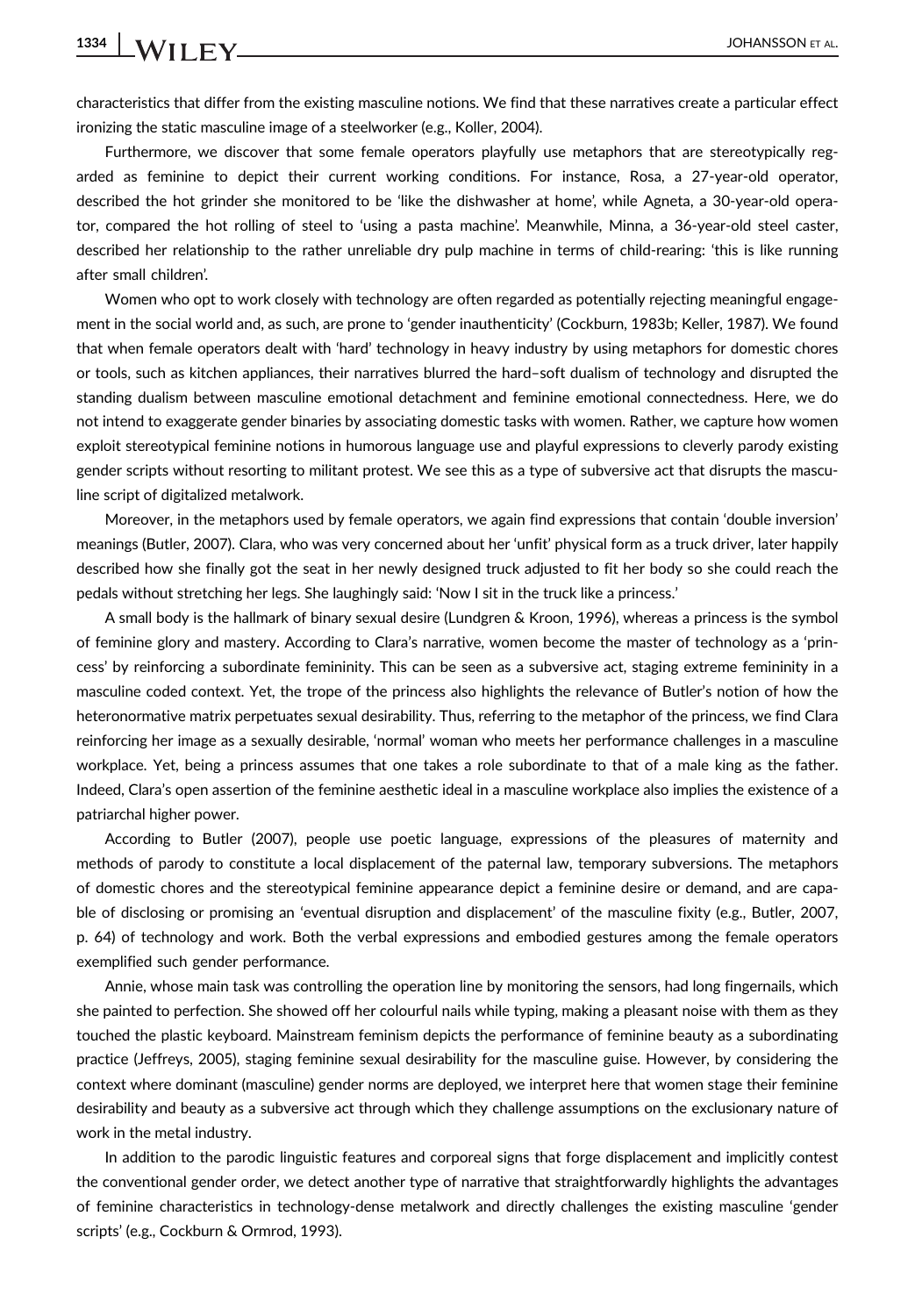Sara, as the only female operator in her unit, expressed a sense of pride. She deliberately stressed the advantage of being a woman working in the metal industry.

*I am good at learning new things. I actually think many women are like me, flexible, smart and with more patience … we learn new knowledge fast. You see Olof, who is working outside this room, he has worked here for many years. But he refuses to learn so now he works outside this studio and still uses the manual tools.*

The physical layout of Sara's unit affirms her narrative. The work unit contains two separate parts divided by a glass door. The part where Sara works is equipped with computers and digitalized tooling; the other part, where Olof works, remains equipped with traditional manual tools. Sara was not alone in making statements about women's potential advantages in this study. Many female operators in different organizations openly discussed various strengths of being women, such as being adaptive in a rapidly changing environment, being sensitive to new elements at work and showing understanding of/appreciation for the entire process of work. We see such use of language as a first step in the construction of a new image of a competent steelworker, which radically subverts the enduring world's judgement (Probyn, 1993): that women are incompatible with technology and heavy industry.

## **4.3** | **Using binary gender stereotypes and changing the masculine script of work**

We find that gender stereotypes are broadly used in metal workplaces, particularly in teamwork. We detected that the use of such notions leads to diverse implications regarding gendered performances and the state of equality between male and female operators.

When people are treated differently according to their advantages and weaknesses, some individuals may gain access to work while others are excluded. For example, despite their alleged advantages in tasks that require manual labour, men are described as being easily stressed and inclined to demonstrate excessive pride in their work. By contrast, women are seen as calmer, with a higher degree of stress tolerance, and they are seen as being more careful and considerate of the entire flow of working processes. As one of the male foremen, Oskar, put it:

*[women] do not become as stressed as [men] … No, they have their calm tempo. They hang around and do multi-tasking and do not get distracted easily. They think about how different tasks connect with each other … Strangely enough, they often manage it better than guys … with much less risk of accidents.*

Similar to Oskar, quite a few male operators, while upholding their view that 'girls' are not naturally suited to tasks within the metal industry, described characteristics associated with normative attributes of femininity, such as timidity, calmness and patience (Heilman, 2001), as advantages in the digitalized workplace. We see these comments as the evidence of how qualities associated with stereotypical femininity have begun to gain recognition in digitalized workplaces.

For Butler (2007), gender is an enactment that 'performatively constitutes the appearance of the interior fixity' (p. 95), and the incorporation of gender identifications is more of a 'fantasy of literalization' (p. 95). Here, we capture salient narrative performances highlighting and reinforcing an idealization of stereotypical gender distinctions or even gender bias in the digitalized workplace. There is an obvious technical–social dichotomy at work in the descriptions of both male and female operators: males dominate in the areas of physical strength and technology, whereas women are stronger in social aspects, such as being caring and patient, and are more capable at holistic problemsolving (Trescott, 1984). On the positive side, feminine characteristics are being recognized as strengths in team collaborations in digitalized metal workplaces. However, the trend of assigning stereotypical femininity and masculinity to work tasks widens the binary gap and further genders metalwork with technology-related categorizations.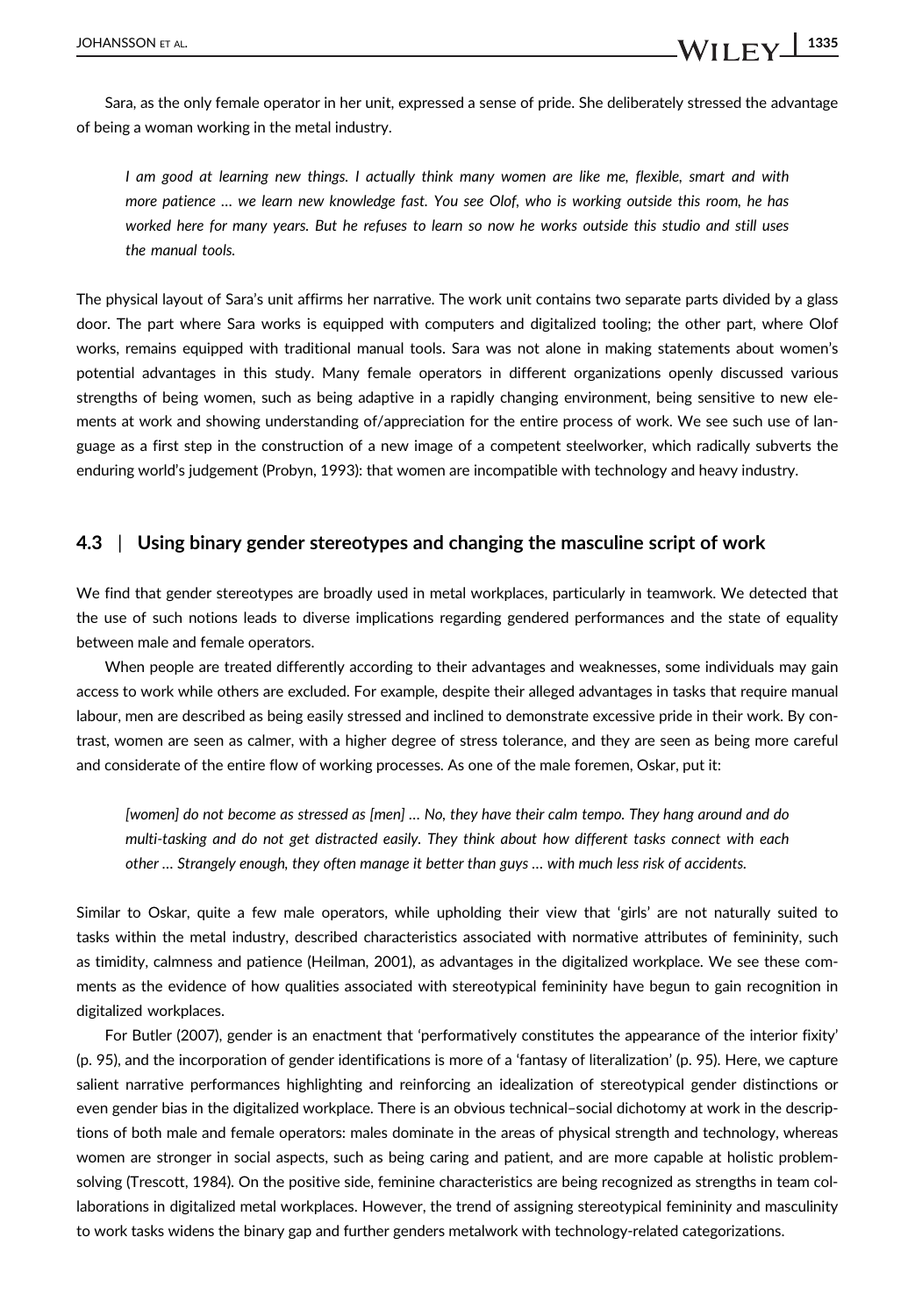This study finds that stereotypical gender differences are being used to restrict women to a narrow scope of positions in the production line. For example, certain dead-end jobs that are described as the most stressful and demanding, such as overhead crane driving, have been increasingly assigned to women upon the argument that women are especially suitable because of their 'calm' nature and 'not getting stressed out'. Interestingly, we find similarity in the gendering complicity illustrated by Kelan (2007) in the digitalized metal industry: when feminine characteristics are recognized as necessary qualities in teamwork, they are also used to justify the argument of why women are not seen as suitable for technological tasks. For example, Lennart, a line manager, stated that:

*We recruited women but then they came from hairdressing, they came from taking care of little children and such chores. They are careful and considerate and all that, but it is … devastating … because there is no real technological interest or technological knowledge.*

The above quote further suggests that there is a persistent misinterpretation of the association between women and their advantages and strengths, which continues to marginalize women in the context of digitalized metalwork. On the one hand, we find that female operators in digitalized workplaces face normative pressures similar to female engineers, because they have to struggle to be seen as being 'as good as' their male peers (Carter & Kirkup, 1990; Cockburn, 1983b). On the other hand, we find that flexibility and multi-tasking have been described as feminine traits, associated with women's multitasking in the home. In the traditional production process, traverse driving was one task that women were found frequently doing. Women were seen to be acceptable for performing this otherwise dead-end job in the occupational careers of workers, often based on contract work, due to their ability to handle stress and to care for the needs of others in the production chain, as they passed products from one operator to another. We see both of these traditionally feminine virtues are of great importance in the demands made by work in the digitalized factory. Nevertheless, we are cautious about the risk that the existing dichotomist reasoning of technology may implicitly contribute to widen the binary segregation of job roles and continue to exclude women from more advanced technical tasks.

# **5** | **DISCUSSION**

Drawing on Butler (2004, 2007), and feminist notions of the nexus of gender, technology and work, as well as a broader feminist perspective in understanding the concept of femininity, this work explores how existing gender scripts of technology and metalwork regulate gender performances, and how displacement in gender performance creates opportunities for change. With this work, we highlight women's agentic role in gendering the metal industry in digitalization.

Findings suggest that the shift in exploitative expectations, combined with the influx of women in the industry, forges new elements in the gendering process in digitalized metal workplaces. The interplay between operators, digital technology and conventions of work asserts and rewrites the persistent association of metalwork with masculinity, and it renders opportunities for qualities that stereotypically belong to women to gain recognition and advantage in the previously male-dominated metal industry. This increases the complexity and ambiguity of the gendering of metalwork.

Furthermore, in line with Butler (2004, 2007), we detect gender performances that indicate potential changes in gendering the digitalized metalwork in the following ways. First, we explore both women and men engaging in doing the masculine gender norms and contributing to forging a discourse where the masculine sphere of work has gradually moved from a seamless connection with exploitative expectations of physical strength (e.g., Baron, 2006) to an emphasis on the intellectual mastery of IT and computer skills. In this process, women contribute to strengthening masculine associations with technology by actively *undoing* femininity, just as women in leadership positions do (e.g., Hirschauer, 2001), so as to appear to be 'appropriate' workers in engineering (e.g., Faulkner, 2009a). Some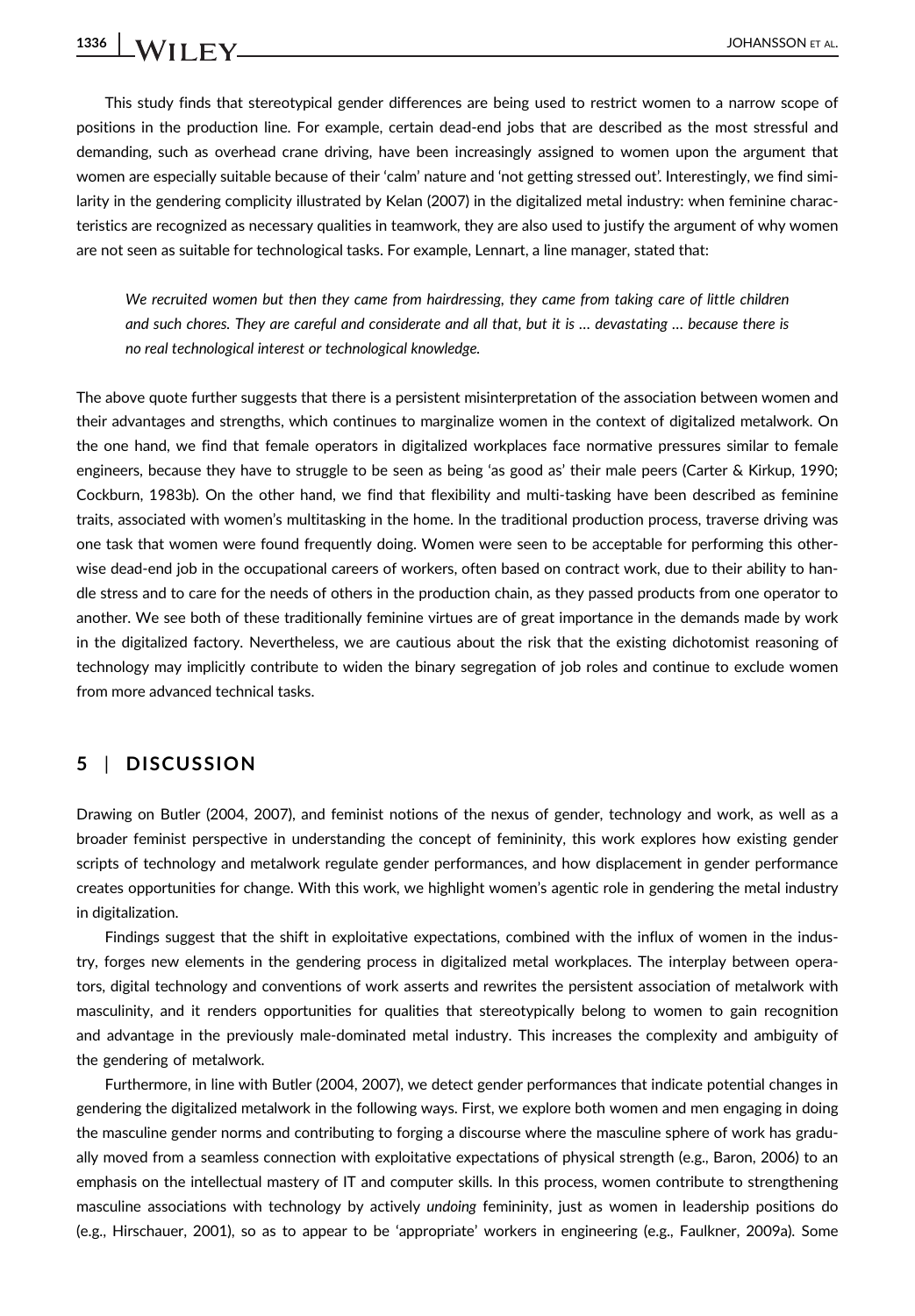scholars have suggested that both men and women enact masculinity at work, and this may not always reinforce the hegemony of masculinity and the subordination of women to men (Connell, 1987, 2005; Martin, 2001). However, we consider, in the early phase of digitalization in the metal industry, certain masculine expectations are being replaced by other exploitative expectations, *doing* masculinity and *undoing* femininity emphasizes the male advantage and reassures the authority of the masculine identity (e.g., Butler, 2007) in the realm of the creation and use of new technology (e.g., Harding, 1986). In such contexts, we contend that proper organizational guidance and support need to be in place to prevent digital technology from becoming a new arena for the inevitable extension of hegemonic masculinity control (e.g., Kimmel, 1990), and women being further marginalized.

Second, we find that women contribute to re-scripting digitalized metalwork through enacting gender beyond conventional parameters in different ways. Our findings indicate that women do not merely passively do masculinity as the only strategy to survive and thrive in masculine-dominant occupations (e.g., Billing & Alvesson, 2000; Pilgeram, 2007; Wajcman, 1998) and view their bodies as problematic signifiers in a masculine-dominated workplace (e.g., Brewis & Sinclair, 2000). Rather, through verbal expressions, the use of gestures, beauty and appearance, they both bravely enact stereotypical feminine characteristics to disrupt the persistent masculine image in metalwork; and they carry out acts that firmly associate feminine attributes positively with know-how, competences and skills in digital technology and metalwork to position their status as competent steelworkers. With these dynamic acts, they are rewriting the position of femininity in digitalized metal workplaces.

This observation, along with Butler's notions on gender performativity, gives our analysis fresh insight into women's gender performance in masculine-dominant workplaces. In this context, we do not judge the enactment of normative femininity in the male-dominated workplace as women being submissive to the masculine control. Rather, they use it as a source of pleasure, agency and enhancement of their self-worth parodying and contesting the masculine norm (Koller, 2004; McRobbie, 2009) in digitalized metalwork. Doing 'femininity' this way thus allows for a 'useful, feminist, self-definition to emerge' (e.g., McRobbie, 2009, p. 13). Hence, we interpret different approaches of doing femininity as equally important and agentic. They maintain the potential to radically eliminate the notion that femininity is incompatible with technology (e.g., Butler, 2007; Cockburn, 1983a).

Our third finding renders conflicting insights. We find that acknowledgement (by both men and women) of stereotypical gender characteristics is being deliberately used in teamwork planning in the digitalization context. On the one hand, this indicates a salient division between the advantages and disadvantages associated with men and women in digitalized work tasks, which, in turn, leads to widening the binary gap (e.g., Wajcman, 2010). On the other hand, this finding suggests that appropriateness of work-related performances at metal workplaces are no longer centralized with masculine values; feminine attributes such as calmness, patience and adaptability (Heilman, 2001), as well as affective qualities (Jarrett, 2013; Kelan, 2007), are increasingly gaining recognition in the digitalized metalwork environment. Nonetheless, marginalization of women has not been eliminated. Male operators, through emphasizing masculine qualities as major competitive advantages in team collaborations, treat their female peers as 'others', as less important members (e.g., Irigaray, 1985). Simultaneously, the same feminine qualities are at risk of becoming the very reasons by which women are locked in a narrow range of dead-end positions. This shows that inequality between normative association of masculine and feminine values, qualities and characteristics still exists in the metal industry.

In this study, findings corroborate the argument about the reasons for men's dominance in technology lying within cultural associations of mastery over nature and science (Balsamo, 1998; Burfoot, 1997; Caputi, 1988; Faulkner, 2001; Harding, 1986). This is partially due to relentless validation of masculinity in industrial workplaces (e.g., Baron, 2006). However, women's participation in digitalized metal workplaces brings about great potential for change. The influx of women and new ways of organizing tasks upon the implementation of digital technology lead to diversified performances in metal workplaces. Historically, masculine notions maintain power and dominance inseparably from structural facilitations in society and in work organizations (Baron, 2006; Gherardi, 1994). It is thus critical that proper managerial models and organizational culture should be in place to enable and sustain diverse gender performances, including the enactment of femininity  $-$  be it in the form of stereotypical feminine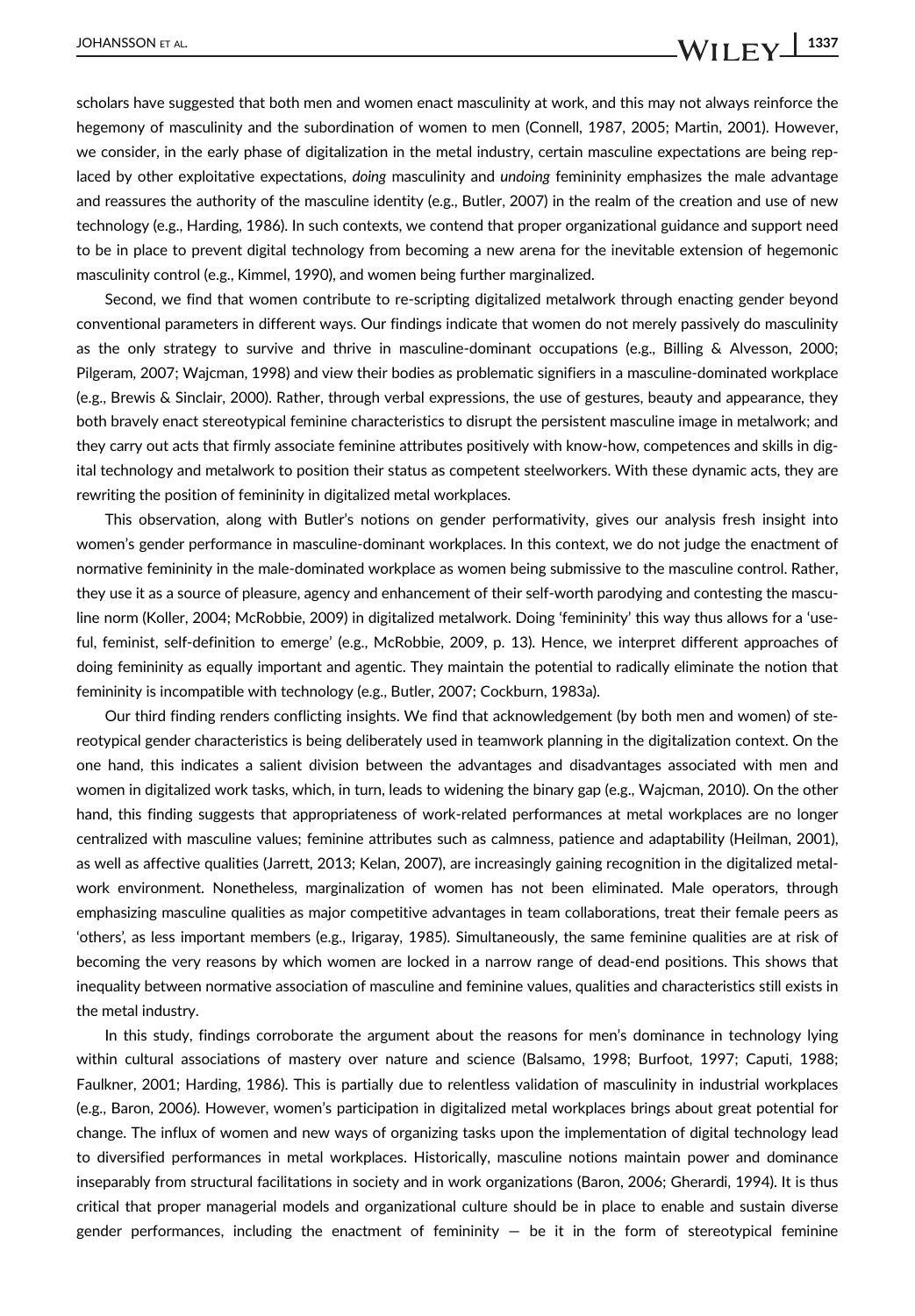characteristics or militant feminist pursuits for empowerment — and to permeate the normative discourse in the digitalized metal industry.

# **6** | **CONCLUSIONS**

The metal industry has long been symbolically linked with masculine themes, and modern technology is closely associated with masculinity. Responding to Faulkner's (2001) concerns, our study confirms that these two types of masculinity are merging ever more closely in the metal industry in the context of digitalization re-formulating masculinity with new resolute and heroic elements (Kaster, 2001), which continuously greatly impact symbols, identities and relations at work (Lie, 1995).

However, women's participation has indeed begun to dissolve the persistency of the equation of technology, masculinity and metalwork, just as it has brought a different style to the world of sciences (Barinaga, 1993; Morell, 1993). By enacting femininity differently, and constructing divergent self-images as competent steelworkers, women are re-scripting gender in metalwork. We have captured several new ways of feminist reflexivity, which we find transcending the conventional parameters of technology and metalwork. As relatively new participants in the shop-floor units of the metal industry, women, with their own actions, have begun to build a new foundation for feminist subversion. Moreover, drawing on Butler's (2007) notions, we further argue that our findings may form the basis for needs and directions of future technology development, such as challenging the existing assumptions of designing machines and devices to fit diverse users.

Finally, we clarify that, although we use binary gender notions to describe and distinguish performances, we do not intend to devote this work to illustrate a 'feminized' metal industry. Rather, the findings indicate that the gendering of work is a complex and ambiguous process in which, by including labour forces with different backgrounds and competences, diversified gender performances will gain recognition in workplaces, and the binary gap between men's and women's advantages in technology and metalwork may blur and dissolve. In order for organizations to pursue and achieve further gender equality, we need to respond with openness and a supportive cultural milieu to encourage diversified performances that do not signify power distribution between the sexes at work.

## **DECLARATION OF CONFLICTING INTERESTS**

The authors declared no potential conflicts of interests with respect to the authorship and/or publication of this article.

#### **FUNDING**

The Strategic Innovation Programme for Metallic Materials, a joint venture by Vinnova, Formas and the Swedish Energy Agency (grant no. 2016–05073); the Digitized Management — What Can We Learn from England and Sweden? — Programme financed by FORTE (grant no. 2016–07210); and FORMAS: Industri i förändring och det lokala samhället: digitaliseringens konsekvenser och möjligheter (grant no. 2017–02250).

#### **ORCID**

Janet Johansson<sup>1</sup> <https://orcid.org/0000-0003-2125-5451> *Ildikó Asztalos Morell* <https://orcid.org/0000-0002-3442-187X> *Eva Lindell* <https://orcid.org/0000-0001-6955-8350>

#### **REFERENCES**

Arcy, J. (2016). Emotion work: Considering gender in digital labor. *Feminist Media Studies*, *16*(2), 365–368. [https://doi.org/](https://doi.org/10.1080/14680777.2016.1138609) [10.1080/14680777.2016.1138609](https://doi.org/10.1080/14680777.2016.1138609)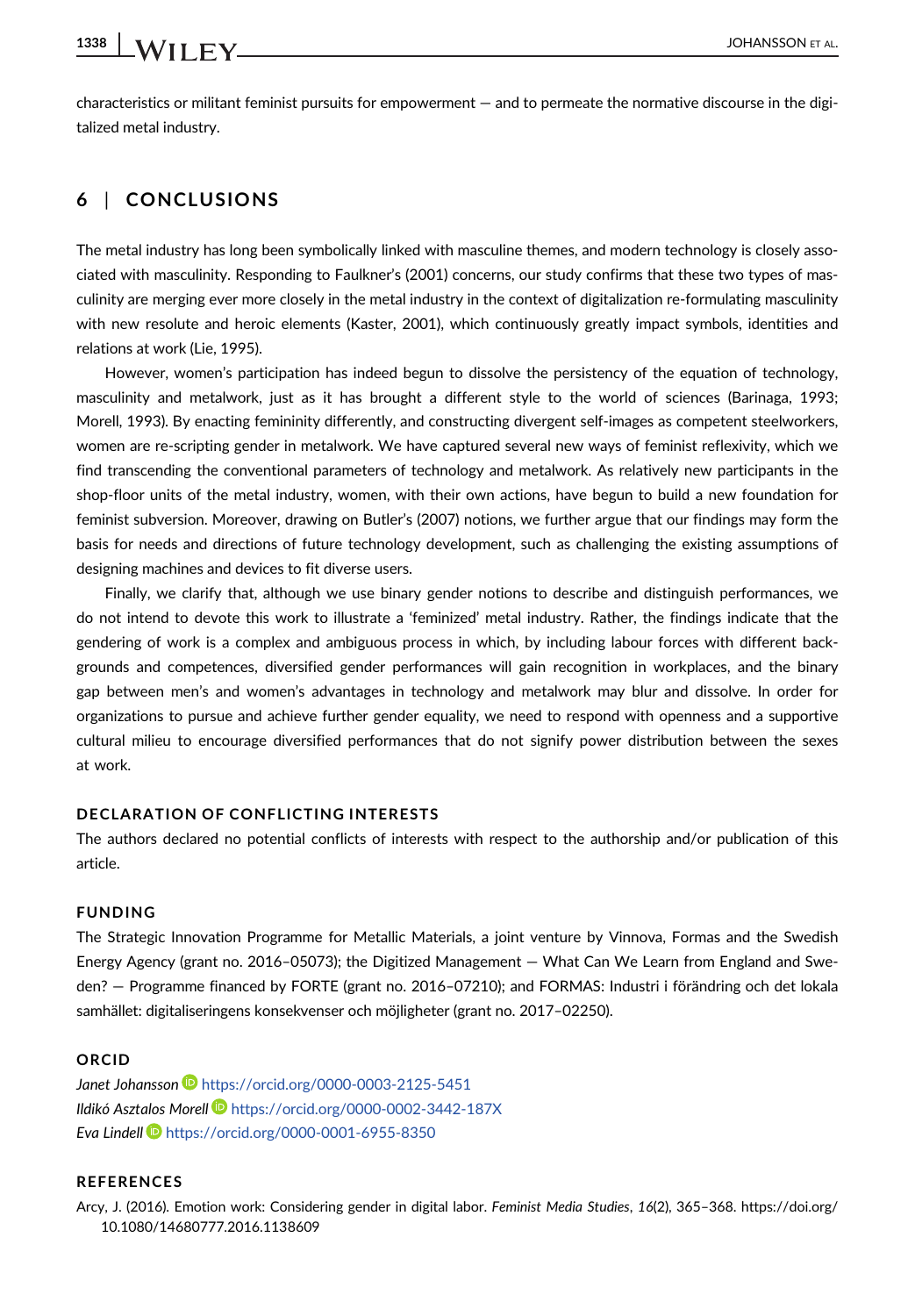- Arnold, E., & Faulkner, W. (1985). Smothered by invention: The masculinity of technology. In W. Faulkner & E. Arnold (Eds.), *Smothered by invention: Technology in women's lives* (pp. 18–50). London, UK: Pluto Press.
- Asztalos Morell, I. (2017). *Utmaningar och möjligheter för digitaliserat arbete och organisering: Arbetsvillkor, kunskapsöverföring och innovation* (Delstudie 6, 7). Västerås, Sweden: Studies in Social Sciences, Mälardalen University.
- Balkmar, D., & Lykke, N. (2015). *Developing disruptive norm-critical innovation at Volvo* (Final Report). Linköping, Sweden: Unit of Gender Studies, Linköping University.
- Balsamo, A. M. (1996). *Technologies of the gendered body: Reading cyborg women*. Durham and London: Duke University Press.
- Balsamo, A. M. (Ed.) (1998). *Cultural studies of science and technology: Theorizing politics, politicizing theory*. New York, NY: Routledge.
- Barinaga, M. (1993). Feminists find gender everywhere in science. *Science*, *260*(5106), 392–393. [https://doi.org/10.1126/](https://doi.org/10.1126/science.260.5106.392) [science.260.5106.392](https://doi.org/10.1126/science.260.5106.392)
- Baron, A. (1991). Gender and labor history: Learning from the past, looking to the future. In A. Baron (Ed.), *Work engendered: Toward a new history of American labor*, (pp. 1–46). Ithaca, NY: Cornell University Press. [https://doi.org/10.7591/](https://doi.org/10.7591/9781501711244) [9781501711244](https://doi.org/10.7591/9781501711244)
- Baron, A. (2006). Masculinity, the embodied male worker, and the historian's gaze. *International Labor and Working-Class History*, *69*(1), 143–160.<https://doi.org/10.1017/S0147547906000081>
- Berg, A. (1997). *Digital feminism* (Report No. 28). Dragvoll, Norway: Senter for Teknologi of Samfum, Norwegian University of Science and Technology.
- Billing, D. Y., & Alvesson, M. (2000). Questioning the notion of feminine leadership: A critical perspective on the gender labelling of leadership. *Gender, Work and Organization*, *7*(3), 144–157.<https://doi.org/10.1111/1468-0432.00103>
- Bradley, H. (1989). *Men's work, women's work*. Minneapolis: University of Minnesota Press.
- Brewis, J., & Sinclair, J. (2000). Exploring embodiment: Women, biology and work. In J. Hassard, R. Holliday, & H. Willmott (Eds.), *Body and organization* (pp. 192–214). London, UK: Sage.<https://doi.org/10.4135/9781446218303.n10>
- Burfoot, A. (1997). Through the eyes of Mary: Maternity and modernity in Italy. *Canadian Women's Studies. Les Cahiers de la Femme*, *18*(4), 32–38.
- Butler, J. (2007). *Gender Trouble: Feminism and the Subversion of Identity*. New York, NY: Routledge. p. iv. ISBN 978–0– 415–38955–6.
- Butler, J. (1993). *Bodies that matter: On the discursive limits of sex*. New York, NY: Routledge.
- Butler, J. (2004). *Undoing gender*. New York, NY: Routledge.
- Butler, J. (2009). *Giving an account of oneself*. New York, NY: Fordham University Press. [https://doi.org/10.2307/j.](https://doi.org/10.2307/j.ctt13x01rf) [ctt13x01rf](https://doi.org/10.2307/j.ctt13x01rf)
- Caputi, J. (1988). Seeing elephants: The myths of phallotechnology. *Feminist Studies*, *14*(3), 486–524.
- Carter, R., & Kirkup, G. (1990). Women in professional engineering: The interaction of gendered structures and values. *Feminist Review*, *35*(1), 92–101.<https://doi.org/10.1057/fr.1990.31>
- Clerke, T., & Hopwood, N. (2014). Ethnography as collective research endeavor. In T. Clerke & N. Hopwood (Eds.), *Doing ethnography in teams* (pp. 5–18). Cham, Switzerland: Springer.<https://doi.org/10.1007/978-3-319-05618-0>
- Clifford, J. (1986). Introduction: Partial truth. In J. Clifford & G. E. Marcus (Eds.), *Writing culture: The poetics and politics of ethnography* (pp. 1–26). Berkeley: University of California Press.
- Cockburn, C. (1983a). *Brothers*. London, UK: Pluto Press.
- Cockburn, C. (1983b). Caught in the wheels. *Marxism Today*, *27*, 16–20.
- Cockburn, C. (1985). *Machinery of dominance: Women, men, and technical know-how*. London, UK: Pluto Press.
- Cockburn, C., & Ormrod, S. (1993). *Gender and technology in the making*. London, UK: Sage.
- Connell, R. W. (1987). *Gender and power*. Sydney, Australia: Allen & Unwin.
- Connell, R. W. (2005). Globalization, imperialism, and masculinities. In M. S. Kimmel, J. Hearn, & R. W. Connell (Eds.), *Handbook of studies on men and masculinities*, (pp. 71–89). Thousand Oaks, CA: Sage. [https://doi.org/10.4135/](https://doi.org/10.4135/9781452233833.n5) [9781452233833.n5](https://doi.org/10.4135/9781452233833.n5)
- Creswell, J. W. (2013). *Qualitative inquiry and research design: Choosing among five approaches* (3rd ed.). London, UK: Sage.
- Deutsch, F. M. (2007). Undoing gender. *Gender & Society*, *21*(1), 106–127.<https://doi.org/10.1177/0891243206293577>
- Ely, R. J., & Meyerson, D. E. (2010). An organizational approach to undoing gender: The unlikely case of offshore oil platforms. *Research in Organizational Behavior*, *30*, 3–34.<https://doi.org/10.1016/j.riob.2010.09.002>
- Erickson, K., & Stull, D. (1998). *Doing team ethnography: Warnings and advice*. Thousand Oaks, CA: Sage. [https://doi.org/](https://doi.org/10.4135/9781412983976) [10.4135/9781412983976](https://doi.org/10.4135/9781412983976)
- Faulkner, W. (2001). The technology question in feminism: A view from feminist technology studies. *Women's Studies International Forum*, *24*(1), 79–95. [https://doi.org/10.1016/S0277-5395\(00\)00166-7](https://doi.org/10.1016/S0277-5395(00)00166-7)
- Faulkner, W. (2009a). Doing gender in engineering workplace cultures. I. Observations from the field. *Engineering Studies*, *1*(1), 3–18.<https://doi.org/10.1080/19378620902721322>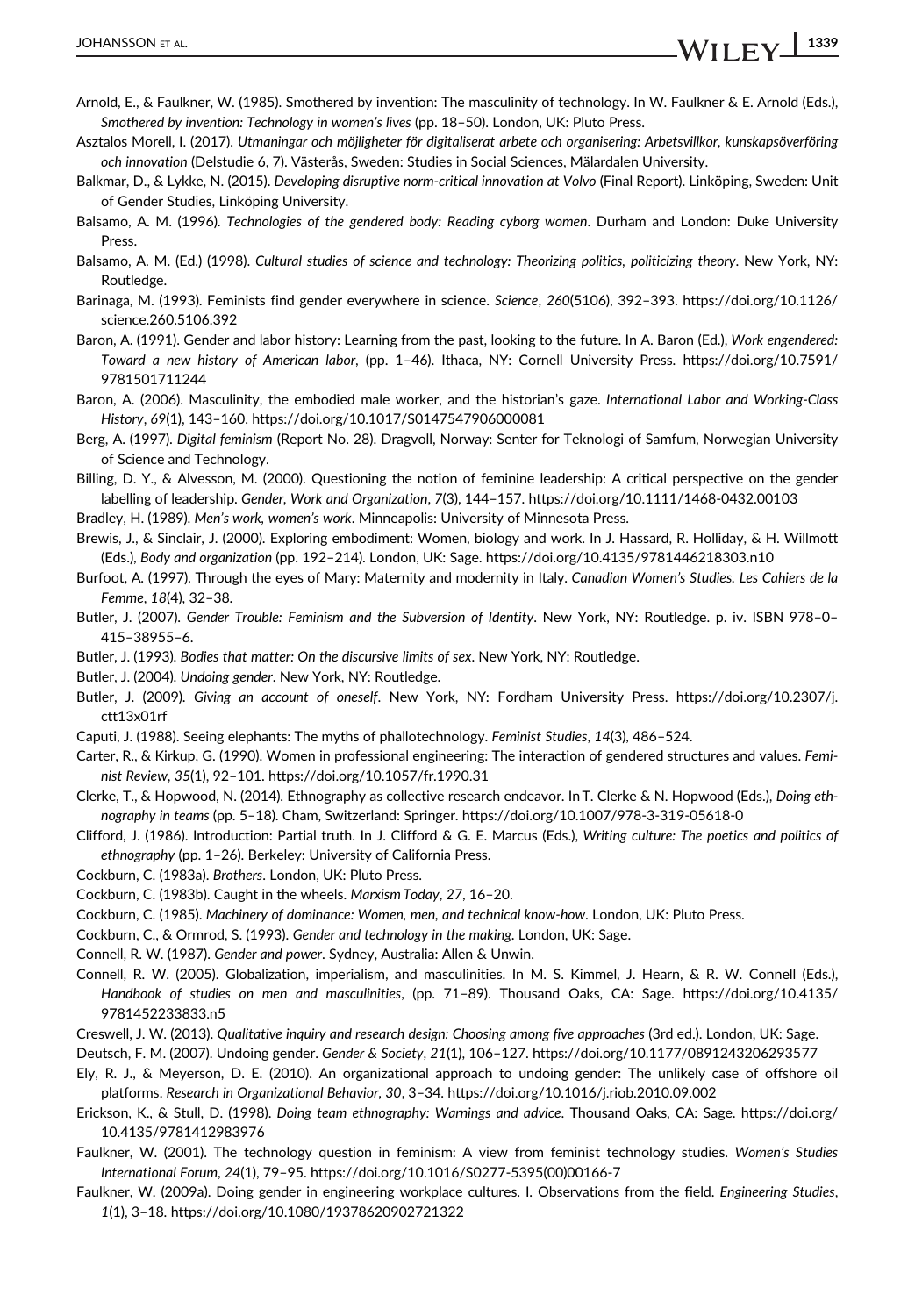# **1340 WII FV WII CONSTRUCT AL.**

- Faulkner, W. (2009b). Doing gender in engineering workplace cultures. II. Gender in/authenticity and the in/visibility paradox. *Engineering Studies*, *1*(3), 169–189.<https://doi.org/10.1080/19378620903225059>
- Finlay, L. (2002). 'Outing' the researcher: The provenance, process and practice of reflexivity. *Qualitative Health Research*, *12*(4), 531–543.<https://doi.org/10.1177/104973202129120052>
- Freeman, J. B. (1993). Hardhats: Construction workers, manliness, and the 1970 pro-war demonstrations. *Journal of Social History*, *26*, 725–744.<https://doi.org/10.1353/jsh/26.4.725>
- Geertz, C. (1973). *The interpretation of cultures* (Vol. 5019). New York, NY: Basic Books.
- Gherardi, S. (1994). The gender we think, the gender we do in our everyday organizational lives. *Human Relations*, *47*(6), 591–610.<https://doi.org/10.1177/001872679404700602>

Gherardi, S., & Poggio, B. (2007). *Gendertelling in organizations: Narratives from male-dominated environments*. Stockholm, Sweden: Liber.

- Haraway, D. (1988). Situated knowledges: The science question in feminism and the privilege of partial perspective. *Feminist Studies*, *14*(3), 575–599.<https://doi.org/10.2307/3178066>
- Harding, S. (1986). *The science question in feminism*. Ithaca, NY: Cornell University Press.
- Heilman, M. E. (2001). Description and prescription: How gender stereotypes prevent women's ascent up the organizational ladder. *Journal of Social Issues*, *57*(4), 657–674.<https://doi.org/10.1111/0022-4537.00234>
- Herzog, K., Winter, G., Kurka, G., Ankermann, K., Binder, R., Ringhofer, M., … Flick, A. (2017). The digitalization of steel production. *BHM*, *162*(11), 504–513.<https://doi.org/10.1007/s00501-017-0673-9>
- Hirschauer, S. (1994). Towards a methodology of investigations into the strangeness of one's own culture: A response to Collins. *Social Studies of Science*, *24*(2), 335–346.<https://doi.org/10.1177/030631279402400206>
- Hirschauer, S. (2001). Das Vergessen des Geschlechtes Zur Praxeologie einer Kategorie sozialer Ordnung. Geschlechtersoziologie. *Zeitschrift für Soziologie und Sozial Psychologie*, *41*, 208–235.
- Holmes, J., & Schnurr, S. (2006). 'Doing femininity' at work: More than just relational practice. *Journal of Sociolinguistics*, *10*(1), 31–51.<https://doi.org/10.1111/j.1360-6441.2006.00316.x>
- Huddy, L., & Terkildsen, N. (1993). Gender stereotypes and the perception of male and female candidates. *American Journal of Political Science*, *37*, 119–147.<https://doi.org/10.2307/2111526>
- Irigaray, L. (1985). *Speculum of the other woman*. (Eng. trans. 1985 by Gillian C. Gill), ISBN 9780801493300.
- Jarrett, H. (2013). *Environmental quality in a growing economy: Essays from the sixth RFF forum*. New York, NY: RFF Press.
- Jeffreys, S. (2005). *Beauty and misogyny: Harmful cultural practices in the West*. London, UK: Routledge.
- Jernkontoret. (2018). *Jernkontoret*. Retrieved from<https://www.jernkontoret.se>
- Johansson, J. (2017). *Challenges and opportunities in digitalized work and management*. (Case Study 8). Västerås, Sweden: Studies in Social Sciences, Mälardalens högskola. ISBN: 978-91-7485-363-6.
- Kagermann, H., Wahlster, W., & Helbig, J. (2014). Securing the future of German manufacturing industry. Industrie 4.0, Revolution in der Fabrikhalle. *Kabelwelt*, *2*, 6–10.
- Kaster, G. L. (2001). Labour's true man: Organised workingmen and the language of manliness in the USA, 1827–1877. *Gender & History*, *13*(1), 24–64.<https://doi.org/10.1111/1468-0424.00216>
- Kelan, E. K. (2007). Tools and toys: Communicating gendered positions towards technology. *Information, Community and Society*, *10*(3), 358–383.<https://doi.org/10.1080/13691180701409960>
- Kelan, E. K. (2010). Gender logic and (un)doing gender at work. *Gender, Work and Organization*, *17*(2), 174–194. [https://doi.](https://doi.org/10.1111/j.1468-0432.2009.00459.x) [org/10.1111/j.1468-0432.2009.00459.x](https://doi.org/10.1111/j.1468-0432.2009.00459.x)
- Keller, E. F. (1987). Learning about women, gender, politics and power. *Journal of the American, Academy of Arts and Sciences*, *116*(4), 77–91.
- Kerfoot, D., & Knights, D. (1998). Managing masculinity in contemporary organizational life: A managerial project. *Organization*, *5*(1), 7–26.<https://doi.org/10.1177/135050849851002>
- Kimmel, M. (1990). *After fifteen years: The impact of the sociology of masculinity on the masculinity of sociology*. London, UK: Unwin Hyman.
- Kimmel, M. (1994). Masculinity as homophobia: Fear, shame, and silence in the construction of gender identity. In H. Brod & M. Kaufman (Eds.), *Theorizing masculinities* (pp. 119–141). Thousand Oaks, CA: Sage. [https://doi.org/10.4135/](https://doi.org/10.4135/9781452243627.n7) [9781452243627.n7](https://doi.org/10.4135/9781452243627.n7)
- Koller, V. (2004). Businesswomen and war metaphors: 'Possessive, jealous and pugnacious'? *Journal of Sociolinguistics*, *8*(1), 3–22.<https://doi.org/10.1111/j.1467-9841.2004.00249.x>
- Lakoff, R. T. (2004). Language and woman's place revisited. In M. Bucholtz (Ed.), *Language and woman's place: Text and commentaries* (pp. 15–28). Oxford, UK: Oxford University Press.
- Launberg, A. (2017). *Digitalisering i organisation och arbete: Nya förutsättningar för svenska företag inom Metalliska material* (Report No. 9). Västerås, Sweden: Studies in Social Sciences, Mälardalen University.
- Liddington, J. (2011). *History, feminism and gender studies* (Working Paper 1). Leeds, UK: University of Leeds Centre for Interdisciplinary Gender Studies.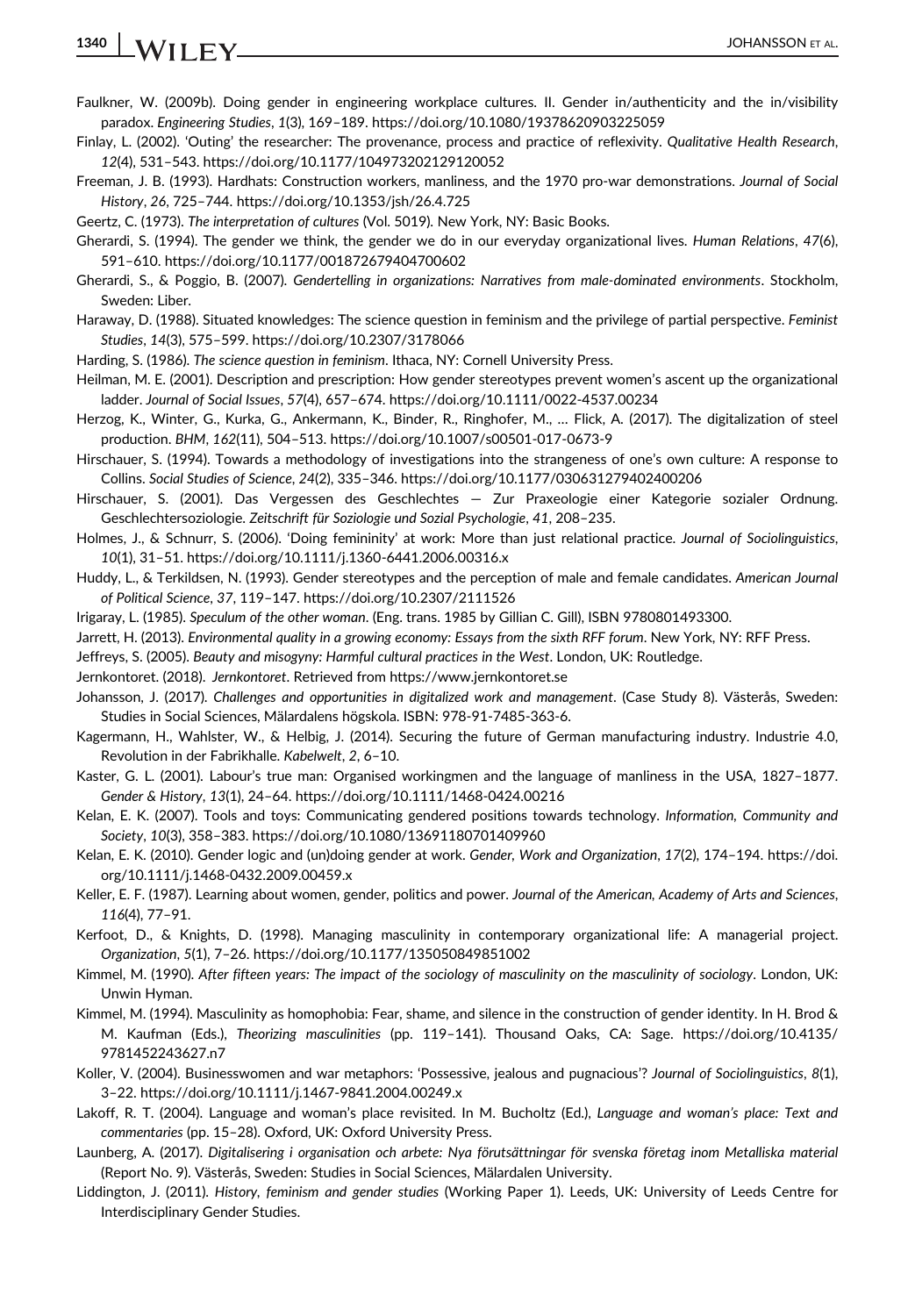- Lie, M. (1995). Technology and masculinity: The case of the computer. *European Journal of Women's Studies*, *2*(3), 379–394. <https://doi.org/10.1177/135050689500200306>
- Lindell, E. (2017). *Utmaningar och möjligheter för digitaliserat arbete och organisering* (Delstudie 3). Västerås, Sweden: Studies in Social Sciences, Mälardalen University.
- Lundgren, E., & Kroon, A. (1996). Den öppna kroppen och det låsta könet.: Den symboliska och dynamiska kroppen, speglad mot psykiatrisk konstruktion av transsexualitet. *Sociologi Idag*, *4*, 79–110.
- Markus, M. L., & Loebbecke, C. (2013). Commoditized digital processes and business community platforms: New opportunities and challenges for digital business strategies. *MIS Quarterly*, *37*(2), 649–653. Retrieved from [https://www.jstor.org/stable/](https://www.jstor.org/stable/43825930) [43825930](https://www.jstor.org/stable/43825930)
- Martin, P. Y. (2001). 'Mobilizing masculinities': Women's experiences of men at work. *Organization*, *8*(4), 587–618. <https://doi.org/10.1177/135050840184003>
- McDonald, J. (2013). Conforming to and resisting dominant gender norms: How male and female nursing students do and undo gender. *Gender, Work and Organization*, *20*(5), 561–579.<https://doi.org/10.1111/j1468-0432.2012.00604.x>
- McDowell, L., & Court, G. (1994). Performing work: Bodily representations in merchant banks. *Environment and Planning D: Society and Space*, *12*(6), 727–750.<https://doi.org/10.1068/d120727>
- McRobbie, A. (1993). Shut up and dance: Youth culture and changing modes of femininity. *Young*, *1*(2), 13–31. [https://doi.](https://doi.org/10.1177/110330889300100202) [org/10.1177/110330889300100202](https://doi.org/10.1177/110330889300100202)
- McRobbie, A. (2009). *The aftermath of feminism: Gender, culture and social change*. London, UK: Sage.
- Morell, V. (1993). Called 'trimates', three bold women shaped their field. *Science*, *260*(5106), 420–425. [https://doi.org/](https://doi.org/10.1126/science.260.5106.420) [10.1126/science.260.5106.420](https://doi.org/10.1126/science.260.5106.420)
- Oldenziel, R. (1999). *Making technology masculine: Men, women and modern machines in America, 1870–1945*. Amsterdam, Netherlands: Amsterdam University Press.
- Pike, K. L. (1967). *Language in relation to a unified theory of the structure of human behavior*. The Hague, Netherlands: Mouton.<https://doi.org/10.1515/9783111657158>
- Pilgeram, R. (2007). 'Ass-kicking' women: doing and undoing gender in a US livestock auction. *Gender, Work & Organization*, *14*(6), 572–595.
- Probyn, E. (1993). & (Eds.), *Sexing the Self: Gendered Positions in Cultural Studies*. London New York: Routledge.
- Rhode, D. L. (2016). Appearance as a feminist issue. In S. Irvin (Ed.), *Body aesthetics* (pp. 81–93). New York, NY: Oxford University Press.<https://doi.org/10.1093/acprof:oso/9780198716778.003.0005>
- Rosaldo, M. (1980). The use and abuse of anthropology: Reflections on feminism and cross-cultural understanding. In S. Jackson (Ed.), *Women's studies: Essential readings* (pp. 90–93). New York, NY: New York University Press.
- Rylander, L. (2002). Den manliga trygghetsgarantin: Kvinnornas inträde i järn- och stålindustrin på 1940-talet. In J. Askegård, K. Bosdotter, & K. Misgeld (Eds.), *Kvinnor tar plats: Arbetsmarknad och industriarbete på 1900-talet*, (pp. 167–177). Stockholm, Sweden: Arbetarrörelsens arkiv och bibliotek.
- Sorgner, A., Bode, E., & Krieger-Boden, C. (2017). *The effects of digitalization on the gender equality in the G20 economies*. Kiel, Germany: Kiel Institute for the World Economy.
- Trescott, M. M. (1984). Women engineers in history: Profiles in persistence and holism. In V. B. Hass & C. C. Perucci (Eds.), *Women in scientific and engineering professions* (pp. 181–204). Ann Arbor: University of Michigan Press.
- Trethewey, A. (1999). Disciplined bodies: Women's embodied identities at work. *Organization Studies*, *20*(3), 423–450. <https://doi.org/10.1177/0170840699203003>
- Tronto, J. (1993). *Moral boundaries: A political argument for an ethic of care*. New York, NY: Routledge.
- Van Maanen, J. (1979). The fact of fiction in organizational ethnography. *Administrative Science Quarterly*, *24*(4), 539–550. <https://doi.org/10.2307/2392360>
- Wajcman, J. (1998). *Managing like a man*. Oxford, UK: Blackwell.
- Wajcman, J. (2010). Feminist theories of technology. *Cambridge Journal of Economics*, *34*(1), 143–152. [https://doi.org/10.](https://doi.org/10.1093/cje/ben057) [1093/cje/ben057](https://doi.org/10.1093/cje/ben057)
- Wang, M. T., & Degol, J. L. (2017). Gender gap in science, technology, engineering, and mathematics (STEM): Current knowledge, implications for practice, policy, and future directions. *Educational Psychology Review*, *29*(1), 119–140. <https://doi.org/10.1007/s10648-015-9355-x>
- West, C., & Zimmerman, D. H. (1987). Doing gender. *Gender & Society*, *1*(2), 125–151. [https://doi.org/10.1177/](https://doi.org/10.1177/0891243287001002002) [0891243287001002002](https://doi.org/10.1177/0891243287001002002)
- Wikander, U., Kessler-Harris, A., & Lewis, J. (1995). *Protecting women — Labour legislation in Europe, the United States, and Australia, 1880–1920*. Chicago: University of Illinois Press.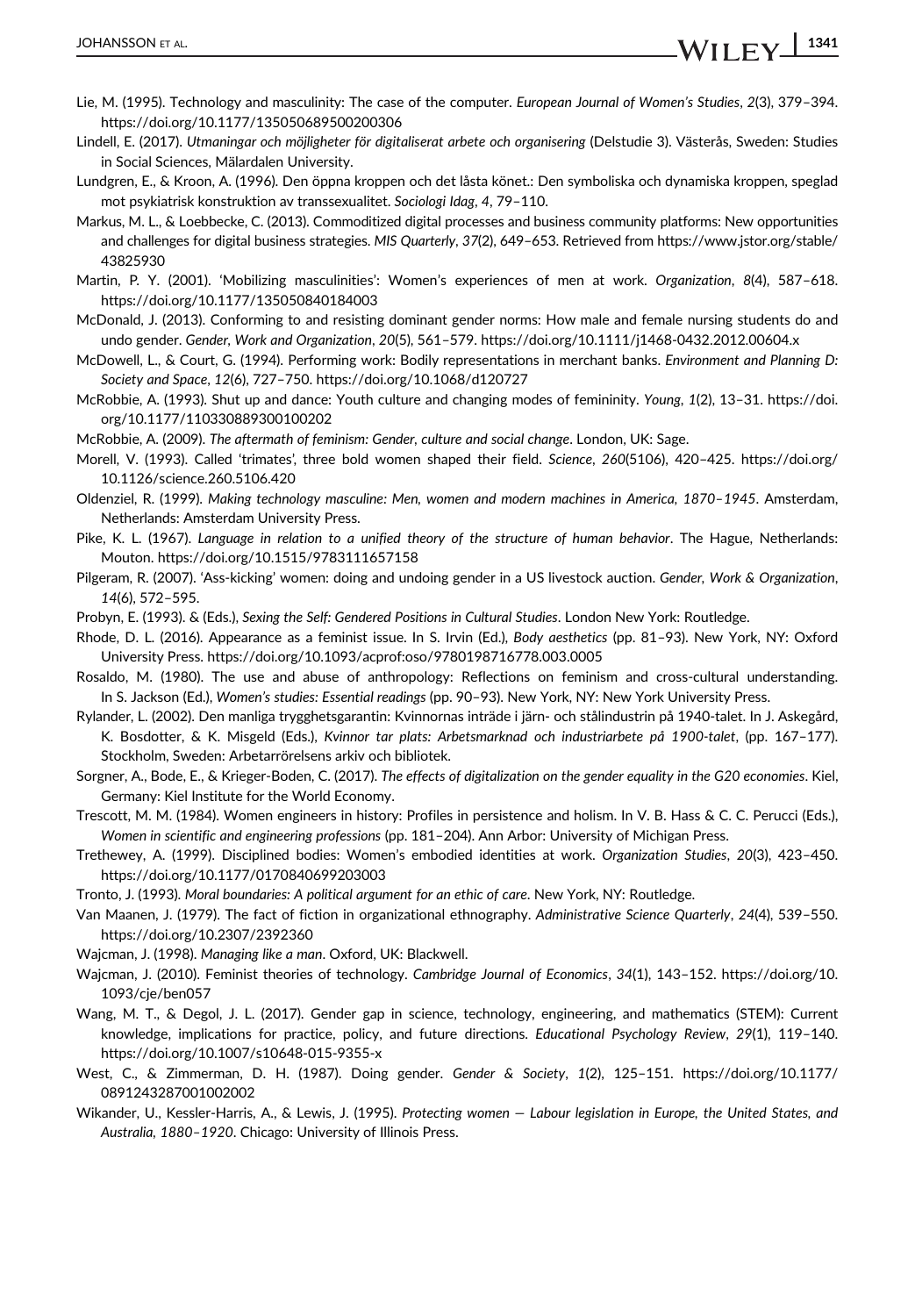## **AUTHOR BIOGRAPHIES**

**Dr. Janet Johansson**, she gained her doctoral degree from Stockholm Business School, Stockholm University in Sweden. She holds a Senior Lecturer position at Linköping University in Sweden. The focus of Dr. Johansson's research is primarily on equality, diversity and inclusion. Particularly, she takes a Critical Diversity Studies' perspective focusing on revealing underlying asymmetrical power relations that are being reproduced and strengthened in organizational strategies and practices under the name of equality. Dr. Johansson is currently conducting research on the issues of equality, diversity and inclusion in the performing arts industry in Sweden. In this current research project, Dr. Johansson investigates and scrutinizes, as well as offers socially innovative implications to the equality, diversity and inclusion strategies and practices of the publicly funded Swedish cultural organization.

**Ildikó Asztalos Morell** is a sociologist and working as an Associate professor at the Swedish University of Agricultural Sciences at the Division for Rural Development. Her research interests are gender regimes in organisations and welfare and intersectional aspects rural development.

**Eva Lindell** Dr Eva Lindell is a senior lecturer in Business administration at Mälardalen University. Her research focuses on digitalisation, changes in organisations and labour market with a perspective of discourse analysis.

**How to cite this article:** Johansson J, Asztalos Morell I, Lindell E. Gendering the digitalized metal industry. *Gender Work Organ*. 2020;27:1321–1345. <https://doi.org/10.1111/gwao.12489>

### **APPENDIX**

Number of respondents per organization; role, gender, age of respondents and length of interviews and observations

| Organization      | <b>Interview</b><br>number | <b>Role</b>           | F(emale)/M(ale) | Age | <b>Interview</b><br>time (h,<br>min,<br>rounded to<br>nearest<br>10 minutes) | <b>Observation</b><br>time (h, min,<br>rounded to<br>nearest<br>10 minutes) |
|-------------------|----------------------------|-----------------------|-----------------|-----|------------------------------------------------------------------------------|-----------------------------------------------------------------------------|
| Organization<br>A | $\mathbf{1}$               | Production<br>manager | M               | 40  | 1:10                                                                         |                                                                             |
|                   | $\overline{2}$             | Head of logistics     | F               | 40  | 1:00                                                                         |                                                                             |
|                   | 3                          | Vice president        | M               | 50  | 0:50                                                                         |                                                                             |
|                   | $\overline{4}$             | Head of production    | M               | 55  | 1:00                                                                         |                                                                             |
|                   | 5                          | Operator              | M               | 54  | 1:00                                                                         |                                                                             |
|                   | 6                          | Operator              | M               | 30  | 1:00                                                                         |                                                                             |
|                   | $\overline{7}$             | Operator              | M               | 53  | 1:00                                                                         |                                                                             |
|                   | 8                          | Operator              | M               | 59  | 1:00                                                                         |                                                                             |
|                   | 9                          | Technician            | M               | 49  | 1:00                                                                         |                                                                             |
|                   | 10                         | Production<br>manager | M               | 48  | 1:00                                                                         |                                                                             |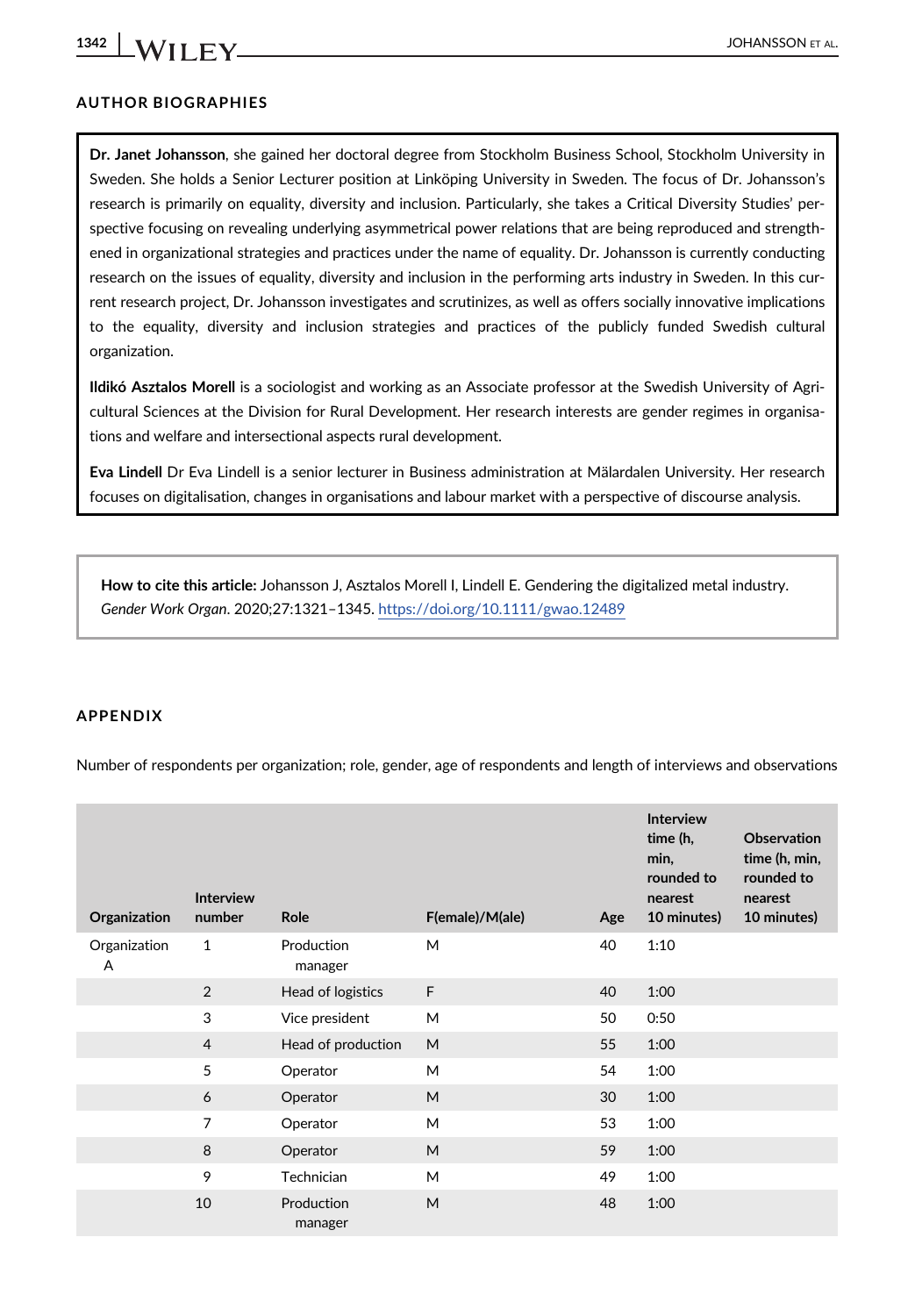| Organization      | Interview<br>number       | Role                                                                                                          | F(emale)/M(ale)                                                                                            | Age                      | Interview<br>time (h,<br>min,<br>rounded to<br>nearest<br>10 minutes) | Observation<br>time (h, min,<br>rounded to<br>nearest<br>10 minutes) |
|-------------------|---------------------------|---------------------------------------------------------------------------------------------------------------|------------------------------------------------------------------------------------------------------------|--------------------------|-----------------------------------------------------------------------|----------------------------------------------------------------------|
|                   | 11                        | Operator                                                                                                      | Μ                                                                                                          | 26                       | 1:00                                                                  |                                                                      |
|                   | 12                        | Operator                                                                                                      | F                                                                                                          | 35                       | 1:00                                                                  |                                                                      |
|                   | 13                        | Operator                                                                                                      | Μ                                                                                                          | 27                       | 1:00                                                                  |                                                                      |
|                   | 14                        | Operator                                                                                                      | M                                                                                                          | 42                       | 1:00                                                                  |                                                                      |
|                   | 15                        | Operator                                                                                                      | Μ                                                                                                          | 49                       | 1:00                                                                  | 2:00                                                                 |
|                   | 16                        | Production<br>manager                                                                                         | М                                                                                                          | 60                       | 1:00                                                                  |                                                                      |
|                   | 17                        | Operator                                                                                                      | F                                                                                                          | 30                       | 1:00                                                                  |                                                                      |
|                   | 18                        | HR director                                                                                                   | M                                                                                                          | 49                       | 1:00                                                                  |                                                                      |
|                   | 19                        | Production<br>manager                                                                                         | Μ                                                                                                          | 53                       | 1:00                                                                  |                                                                      |
|                   | 20                        | Operator                                                                                                      | F                                                                                                          | 31                       | 1:00                                                                  | 2:00                                                                 |
|                   | 21                        | Operators                                                                                                     | $F + M$                                                                                                    | $\overline{a}$           |                                                                       | 2:00                                                                 |
|                   | 22                        | Project manager,<br>Head of logistics,<br>Production<br>manager, Manger<br>R&D, Controller,<br>Vice president | $M + F + M + M + M + M$                                                                                    | $\overline{\phantom{0}}$ |                                                                       | 1:30                                                                 |
|                   | 23                        | Operator                                                                                                      | M                                                                                                          | $\overline{a}$           |                                                                       | 2:00                                                                 |
|                   | 24                        | Vice president,<br>Head of logistics,<br>Manager R&D                                                          | $M + F + M$ (second<br>meeting)                                                                            |                          |                                                                       | 6:30                                                                 |
|                   | 25                        | Operator                                                                                                      | F                                                                                                          | -                        |                                                                       | 1:20                                                                 |
| Organization<br>B | $\mathbf{1}$              | Operator                                                                                                      | M                                                                                                          | 30                       | 0:50                                                                  |                                                                      |
|                   | $\overline{2}$            | Operator                                                                                                      | Μ                                                                                                          | 33                       | 0:50                                                                  |                                                                      |
|                   | $\ensuremath{\mathsf{3}}$ | Operator                                                                                                      | $\mathsf{M}% _{T}=\mathsf{M}_{T}\!\left( a,b\right) ,\ \mathsf{M}_{T}=\mathsf{M}_{T}\!\left( a,b\right) ,$ | 24                       | 0:40                                                                  |                                                                      |
|                   | 4                         | Operator                                                                                                      | F                                                                                                          | 29                       | 0:40                                                                  |                                                                      |
|                   | 5                         | Operator                                                                                                      | M                                                                                                          | 34                       | 1:00                                                                  |                                                                      |
|                   | $\epsilon$                | Operator                                                                                                      | М                                                                                                          | 32                       | 1:00                                                                  |                                                                      |
|                   | $\overline{\phantom{a}}$  | Operator and<br>labour union<br>representative                                                                | M                                                                                                          | 52                       | 1:00                                                                  |                                                                      |
|                   | 8                         | Operator                                                                                                      | F                                                                                                          | 36                       | 1:00                                                                  |                                                                      |
|                   | 9                         | Operator                                                                                                      | F                                                                                                          | 27                       | 1:00                                                                  |                                                                      |
|                   | 10                        | HR administrator                                                                                              | F                                                                                                          | 45                       | 0:30                                                                  |                                                                      |
|                   | $11\,$                    | Head of operations                                                                                            | M                                                                                                          | 40                       | 1:00                                                                  |                                                                      |
|                   | $12\,$                    | Technical director                                                                                            | Μ                                                                                                          | 39                       | 1:20                                                                  |                                                                      |
|                   | 13                        | HR director                                                                                                   | ${\sf M}$                                                                                                  | 59                       | 1:10                                                                  |                                                                      |

(Continues)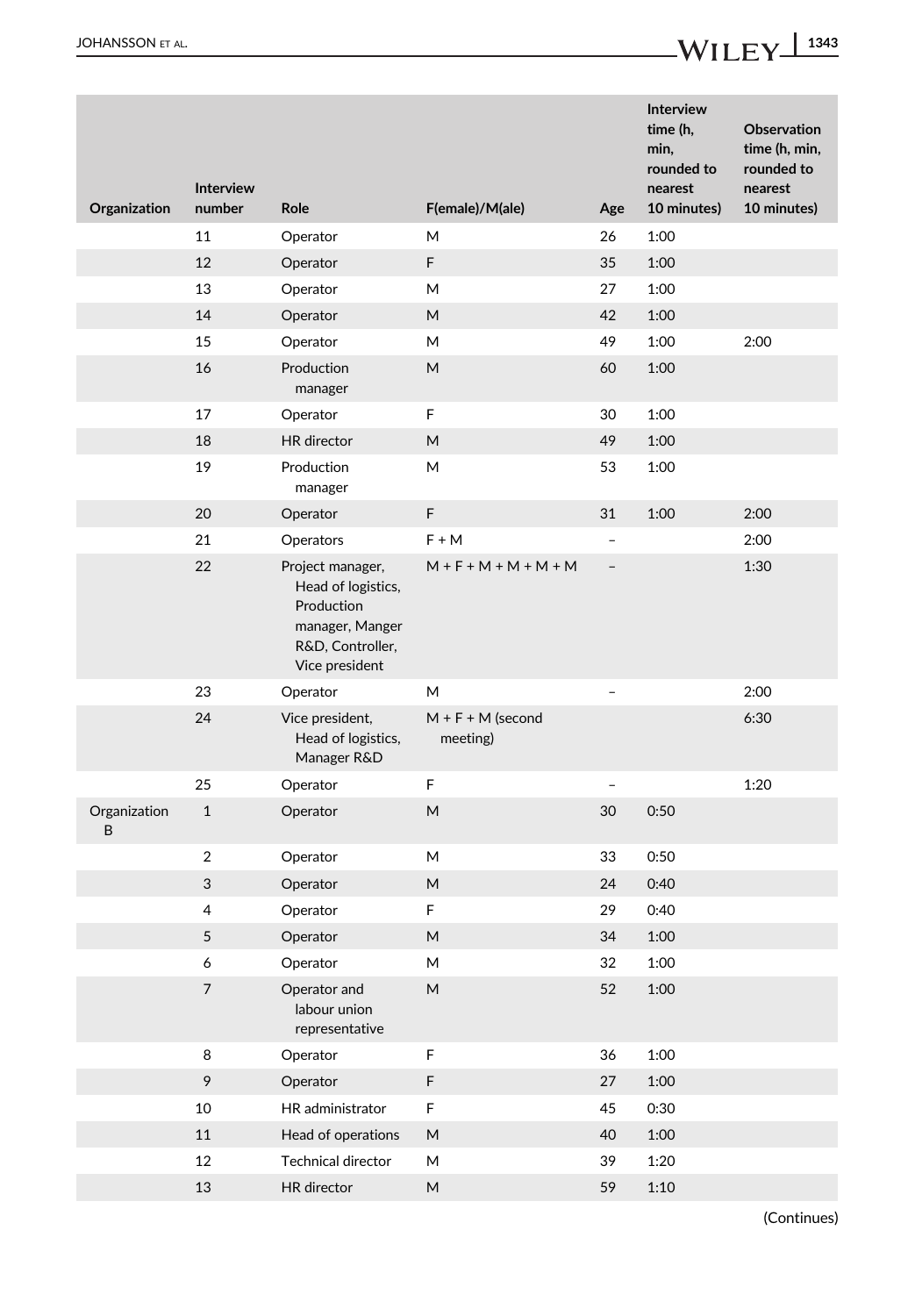**1344 WILEY** JOHANSSON ET AL.

| Organization      | Interview<br>number | Role                                              | F(emale)/M(ale)           | Age                      | Interview<br>time (h,<br>min,<br>rounded to<br>nearest<br>10 minutes) | Observation<br>time (h, min,<br>rounded to<br>nearest<br>10 minutes) |
|-------------------|---------------------|---------------------------------------------------|---------------------------|--------------------------|-----------------------------------------------------------------------|----------------------------------------------------------------------|
|                   | 14                  | Retired operator<br>and HR<br>consultant          | $M + F$                   | $\qquad \qquad -$        | 2:30                                                                  |                                                                      |
|                   | 15                  | Operator                                          | M                         | $\qquad \qquad -$        | 2:00                                                                  |                                                                      |
|                   | 16                  | Operators                                         | $M + F$                   | $\overline{\phantom{a}}$ | 0:30                                                                  |                                                                      |
|                   | 17                  | Operator                                          | M                         |                          | 2:00                                                                  |                                                                      |
|                   | 18                  | Operator                                          | М                         | $\overline{a}$           | 2:30                                                                  |                                                                      |
| Organization<br>C | $\,1\,$             | Production<br>manager                             | M                         | 33                       | 1:10                                                                  |                                                                      |
|                   | $\overline{2}$      | Production unit<br>manager                        | F                         | 46                       | 0:20                                                                  |                                                                      |
|                   | 3                   | Flow manager                                      | M                         | 36                       | 1:20                                                                  |                                                                      |
|                   | 4                   | Flow manager                                      | F                         | 36                       | 0:40                                                                  |                                                                      |
|                   | $\mathbf 5$         | Flow manager                                      | M                         | $\qquad \qquad -$        | 0:10                                                                  |                                                                      |
|                   | 6                   | Head of planning                                  | М                         | 40                       | 1:00                                                                  |                                                                      |
|                   | $\overline{7}$      | Team leader                                       | M                         | $\qquad \qquad -$        | 1:20                                                                  |                                                                      |
|                   | 8                   | Production<br>technician                          | M                         | 38                       | 1:40                                                                  |                                                                      |
|                   | 9                   | Operator                                          | M                         | 34                       | 0:50                                                                  |                                                                      |
|                   | 10                  | Operator                                          | M                         | 63                       | 0:50                                                                  |                                                                      |
|                   | 11                  | Operator                                          | ${\sf M}$                 | 28                       | 1:30                                                                  |                                                                      |
|                   | 12                  | Operator                                          | М                         | 50                       | 2:00                                                                  |                                                                      |
|                   | 13                  | Production<br>manager                             | M                         |                          |                                                                       | 2:10                                                                 |
|                   | 14                  | Production<br>manager                             | M                         |                          | 2:10                                                                  |                                                                      |
|                   | 15                  | Production<br>manager and<br>Operator             | $M + M$                   |                          | 0:10                                                                  |                                                                      |
|                   | 16                  | Flow managers                                     | $M + F$                   |                          | 1:10                                                                  |                                                                      |
|                   | $17\,$              | Flow manager                                      | ${\sf M}$                 |                          | 1:30                                                                  |                                                                      |
|                   | 18                  | Helper, Team<br>leader, Operator,<br>Flow manager | $M + M + M + M$           | $\qquad \qquad -$        | 1:30                                                                  |                                                                      |
|                   | 19                  | Helper                                            | M                         |                          | 0:50                                                                  |                                                                      |
|                   | 20                  | Operator                                          | М                         | 42                       | 0:10                                                                  |                                                                      |
|                   | 21                  | Helper                                            | ${\sf M}$                 | 29                       | 0:10                                                                  |                                                                      |
|                   | 22                  | Operator                                          | $\sf M$                   | 45                       | 0:40                                                                  |                                                                      |
|                   | 23                  | Operator                                          | ${\sf M}$                 | 65                       | 0:10                                                                  |                                                                      |
|                   | 24                  | Operator                                          | F                         | 45                       | 0:50                                                                  |                                                                      |
|                   | 25                  | Operators                                         | $\mathsf{F} + \mathsf{M}$ | $\overline{\phantom{0}}$ | 0:50                                                                  |                                                                      |